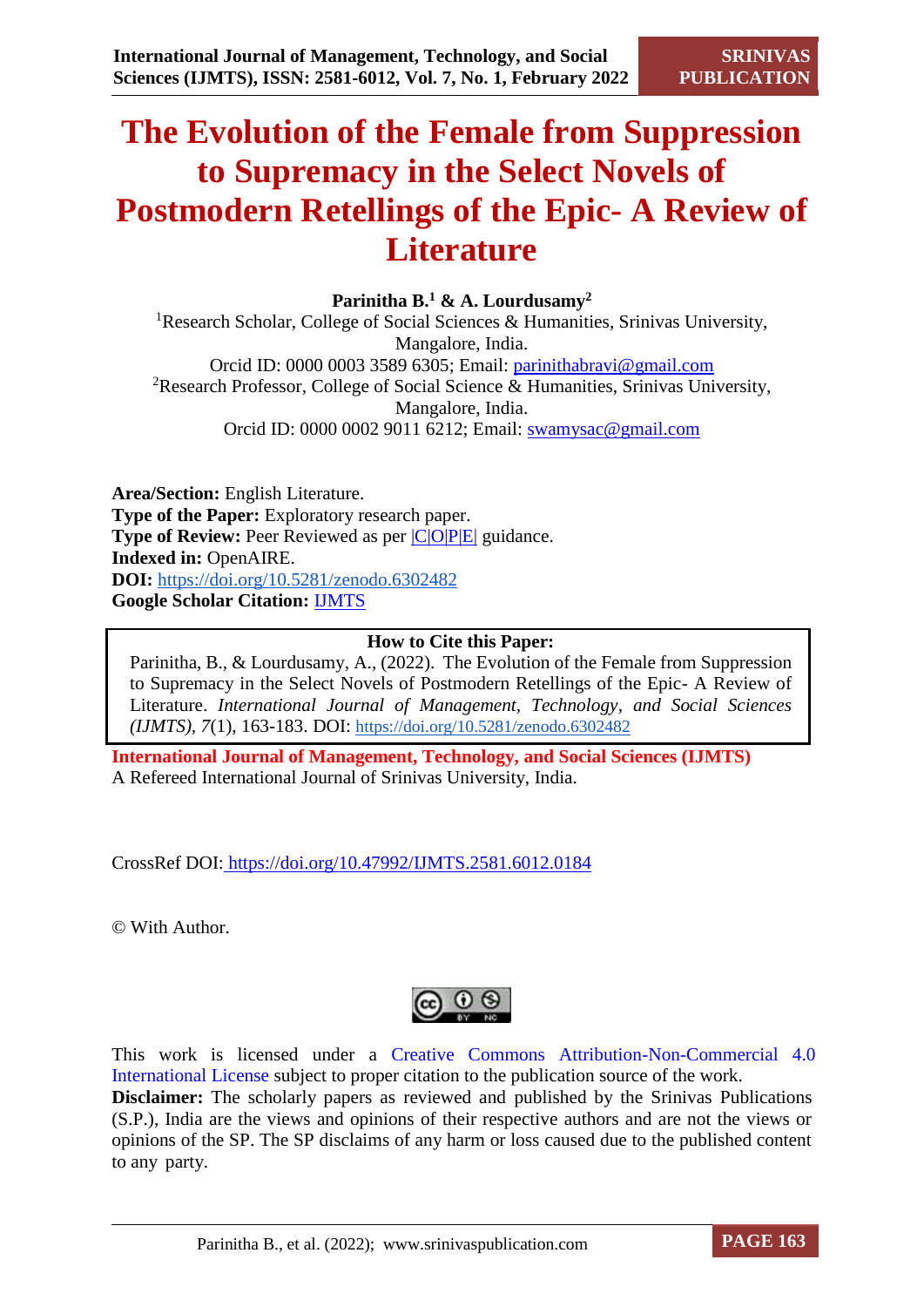# **The Evolution of the Female from Suppression to Supremacy in the Select Novels of Postmodern Retellings of the Epic- A Review of Literature**

**Parinitha B.<sup>1</sup> & A. Lourdusamy<sup>2</sup>**

<sup>1</sup>Research Scholar, College of Social Sciences & Humanities, Srinivas University, Mangalore, India. Orcid ID: 0000 0003 3589 6305; Email: [parinithabravi@gmail.com](mailto:parinithabravi@gmail.com) <sup>2</sup>Research Professor, College of Social Science & Humanities, Srinivas University, Mangalore, India. Orcid ID: 0000 0002 9011 6212; Email: [swamysac@gmail.com](mailto:swamysac@gmail.com)

# **ABSTRACT**

**Purpose**: *Man, in contrast to other creatures, is concerned with spiritual issues such as cognitive, social, artistic, and political concerns. A deep relationship has existed between faith and humanity since the dawn of time, if not before. The various religious and cultural beliefs are reflected in myths. As a result, the history of civilizations is primarily linked to and identified with mythology and religion. With the guidance of mythology and culture, people can better understand their world and the meaning of life. Thousands of years had passed since the epic narratives were penned. However, the astonishing stories continue to uncover conspicuousness in every genre of art and continue to engulf and overwhelm us even today. Epic narratives are still loved not only for their poetic grandeur but also for the highest philosophical principles they contain, which educate us about the art of living. As a result, the Mahabharata is one of the most important writings in Indian culture, and its stories, which practically everyone has grown up hearing, are still relevant today. It is a true embodiment of a useful scripture that offers the modern man with a traditional, moral, and liturgical grounding even in the contemporary society. It is not just a story of morality to be narrated from the generations, but an unending source of study. Plenty of critics have studied the text from many perspectives, still much remains to be discovered and researched. The study intends to read four new retellings of the Mahabharata novels and look afresh into the four powerful female characters, namely, Sathyavati, Gandhari, Kunti, and Draupadi. The study discovers the quest for self-crisis of the four prominent female characters by applying feministic study, power politics, and gender views. The study mainly focuses on the comparison and contrast between the concept of western and Indian feminism.*

**Methodology/Approach**: *The Literature Review is carried out by the information collected from different sources like educational websites, peer-reviewed journals, and online sources. The proposed research will be carried out relying on the data collected through research journals, doctoral thesis, scholarly articles, and websites. This qualitative approach is conducted mainly based on collecting, examining, and interpreting existing knowledge on the selected topic by focusing on the keywords "Feminism, Prominence, Relevance, Retelling, Self-Crisis, and Western". The methodology of the study is the textual analysis and comparative method.* 

**Findings/Result**: *Vast reading of mythology will enhance the further areas of study. The gap between western feminism and Indian feminism helps to identify the discrimination of women in a clear way. The detailed study of the construction of gender views over the years makes it insightful about the issue. Discover that there is a connection between feminist studies with other theoretical frameworks. Modern retellings of the epic novels widen the scope and understanding of the original work. The scope and relevance of feminism in India are become more clear by comparing and contrasting the Indian and western concepts of feminism.*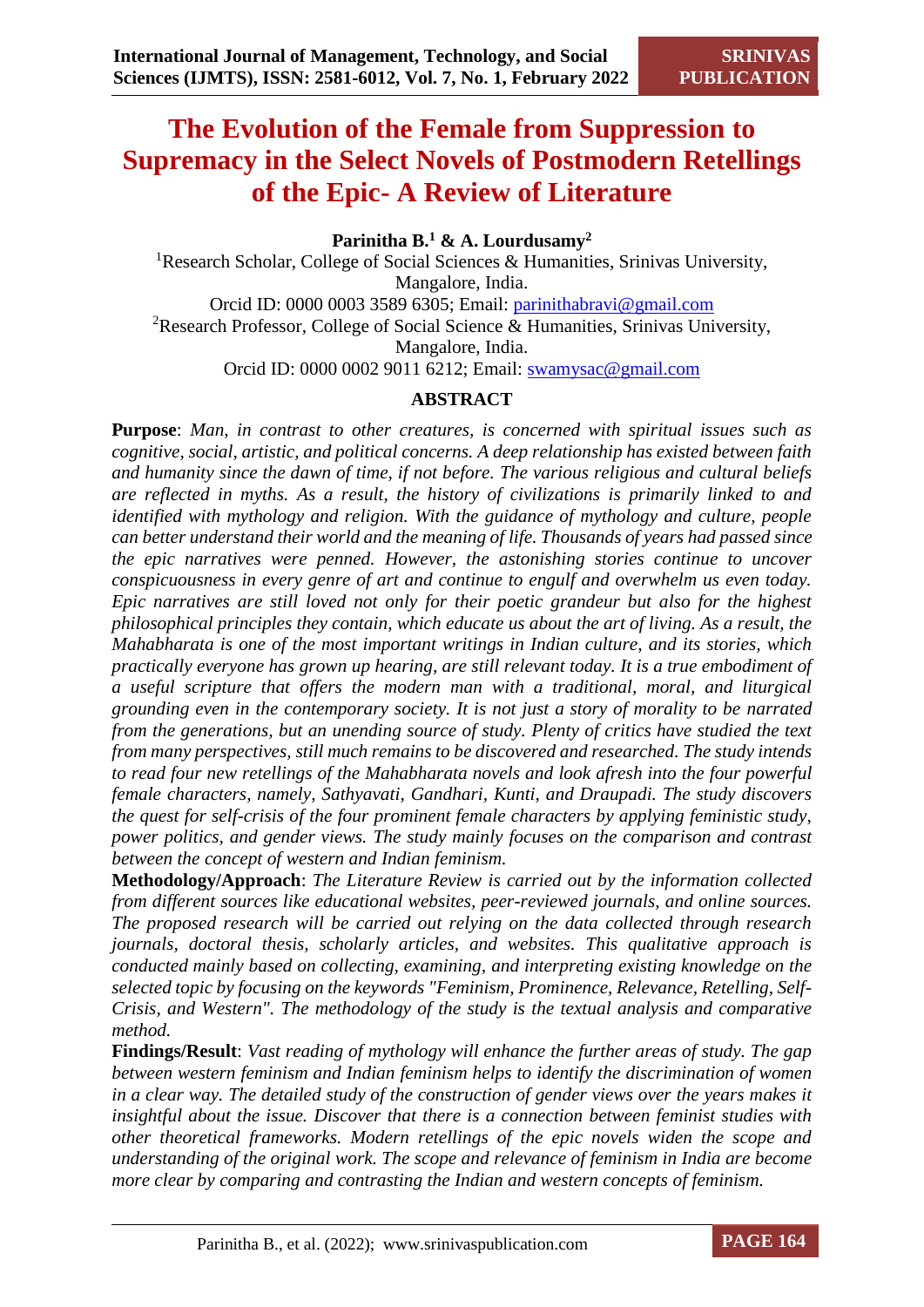**Paper type:** *Exploratory research paper.*

**Keywords:** Feminism, Prominence, Relevance, Retelling, Self-crisis, Western.

#### **1. INTRODUCTION :**

Man is a meaning-seeking creature at the core of his being. Culture and mythology have arisen since the beginnings of history, thanks to the strength of human imagination and reasoning. As a result, the mythology and culture of a particular country serve as the foundation for many accomplishments of mankind. The nation's cultural identity is defined by mythology, which plays an important role in this. When it comes to a man's ultimate worry, the elements of confidence are his most important assets. Man, in contrast to other creatures, is concerned with spiritual issues such as cognitive, social, artistic, and political concerns. The creation of myths is a reflection of the various religious beliefs held by people. In this way, the historical background of civic institutions are connected to and is primarily connected to, mythology and religion. People use mythology and culture to help them understand their world and the meaning of life [1]. Without myths, the human world would be inconceivable. We would have been completely lost if it weren't for mythology. Myths have been passed down from generation to generation, preserving the cultural heritage of the people. It is the legends, folktales, fables, and myths that constitute the collective consciousness of a country. This means that the historical backdrop of civilizations is connected to and intimately connected to their stories. The cultural identity of any country is intertwined with its extensive collection of mythological stories. As a result, mythology may be found in all civilizations of the human species.

The Ramayana and the Mahabharata are the basis of Indian culture. The epic story of the Mahabharata had been composed millennia prior. However, the incredible story keeps on discovering conspicuousness in each type of craftsmanship and keeps on overpowering us even today. The way that the epic is as yet adored isn't simply because of its graceful magnificence however the profoundly philosophical thoughts that propagate all through the epic have a great deal to show us the craft of living. It is quite possibly the main messages of Indian culture and its accounts that practically we all have grown up with hold pertinence in any event, during present occasions. The Mahabharata isn't only an account of profound quality to be described from the ages, however a ceaseless wellspring of study. A lot of critics have been considered the text from various perspectives, still, a lot of still needs to be found and explored. Though the Mahabharata belongs to a remote past but embedded its relevance even to the present in a creative manner as Eliot says presentness of the past and pastness of the present [2]. The conflict between the dharmas is the root cause to write the Mahabharata. The source text of Mahabharata of Vyasa portrayed profoundly the economic, political, social, and religious conditions in the Vedic culture. However, Mahabharata has its origin in the distant past, yet its importance can be applied to the present period. For many centuries, generations of authors have produced the huge work called Mahabharata. It is not just a story of enmity between two family clans and their power struggle, but a didactic, spiritual and philosophical fountain. In terms of length, the Mahabharata holds the distinction of being the longest epic in world literature, but it is more than just an epic, as it is a romance, telling the story of heroic men and women, including some who were divine; it is complete literature in and of itself, containing a code of life, a philosophy of social and ethical relations, and speculative thought on human problems [3].

Men make the rules in patriarchal societies, and generally women follow them. The position of women in society has shifted over time. These developments took place at different times throughout history. Women in India have had to deal with many ups and downs throughout history. She has confronted every crisis with courage and dignity since the Vedic era. Women have long been regarded as the personification of Shakthi in our mythology. Women in the Mahabharata not only oppose men's actions but also play a vital part in a variety of scenarios. As a result, we cannot argue that the Mahabharata's women are wholly subordinate or submissive, or that they lack their own identity. The Mahabharata's women were powerless and helpless in certain situations, but they were not weak. They carried out their roles as mother, wife, and daughter following societal expectations. They were bold and powerful enough to confront life's obstacles because of their ambition, intelligence, and inner strength. The study aims to explore the boldness and heroism of the four significant women characters of the epic Mahabharata. The examination expects to peruse four new retellings of the Mahabharata novels and look anew into the four amazing female characters, in particular, Sathyavati, Gandhari, Kunti, and

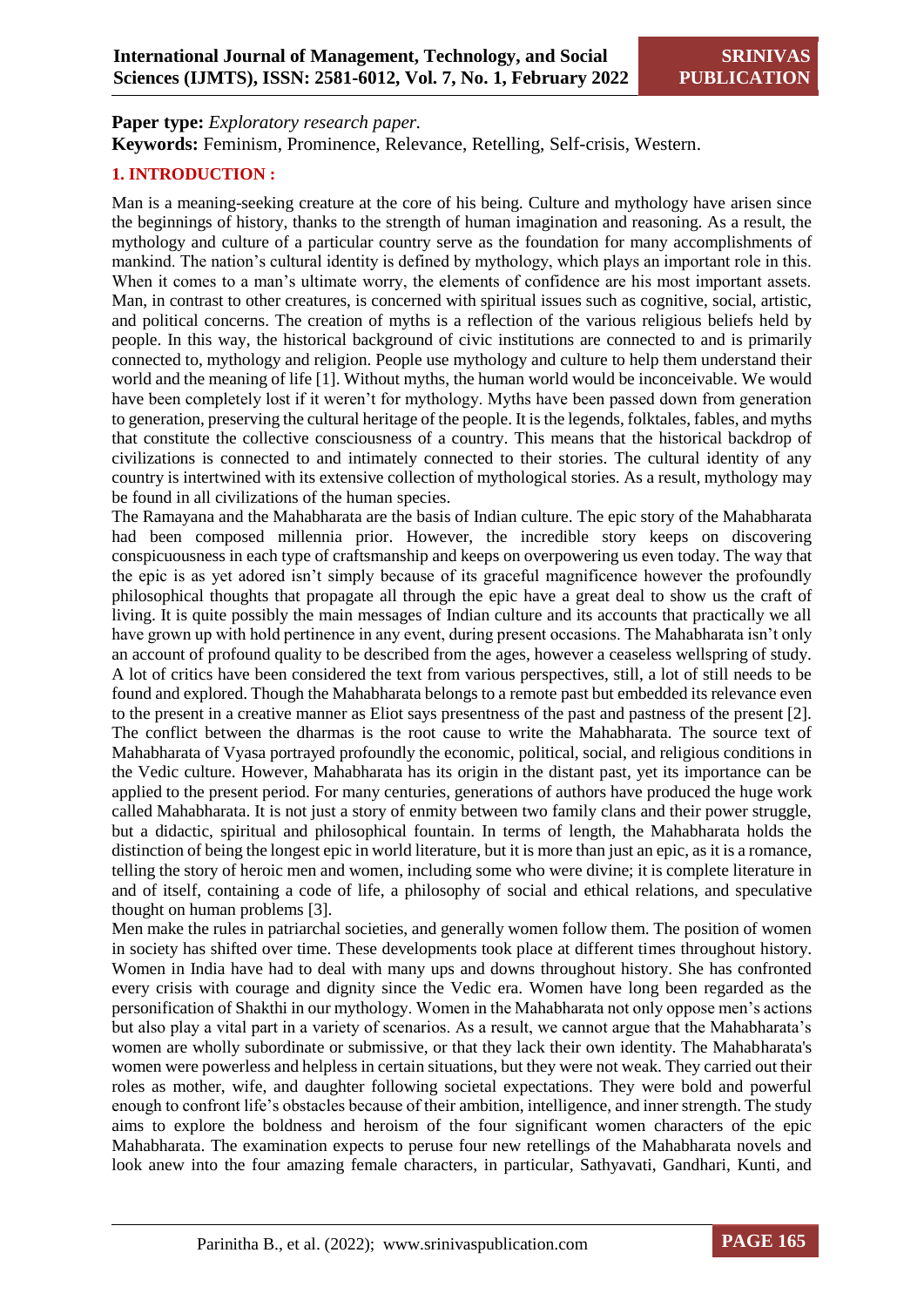Source: Compiled by the researcher.

Draupadi. The study aims to discover the quest for self-crisis of the prominent four female characters by applying feministic viewpoint, cultural discrimination, power politics, and gender viewpoint.

#### **2. BOOKS SELECTED FOR THE STUDY :**

Table 1 projects the books which are selected for the research work. All four retellings of the epic are the latest and exhibit unique narration.

#### **Table 1**: Books selected for the study

| <b>Name of the Book</b>    | <b>Publishing Year</b> | <b>Author of the Book</b>  |
|----------------------------|------------------------|----------------------------|
| The Kaunteyas              | 2016                   | Mahadevi s Mahadevan       |
| The Fisher Queen's Dynasty | 2017                   | Kavita Kane                |
| The Palace of Illusions    | 2018                   | Chitra Banerjee Divakaruni |
| The Curse of Gandhari      | 2019                   | Aditi Banerjee             |

#### **3. OBJECTIVES :**

The following are the objectives of the study.

- (1) To comprehend the rich heritage of the mythology and its relevance in the present scenario.
- (2) To know the difference between the concept of western feminism and Indian feminism.
- (3) Understanding the scope and changes of gender perspective over the years.
- (4) Analyze socio-historical, myth-cultural gender dynamics and contemporary sexual politics.
- (5) By combining both Western and Indian feminism, try to find out a new perspective that is suitable to Indian ethnicity.

#### **4. SIGNIFICANCE OF MYTHOLOGY :**

Several valuable parts of mythology have been incorporated into Indian culture, which has helped to elevate it even more and distinguish it as a truly distinct cultural expression throughout history. The transmission of numerous stories from one generation to another in Indian Mythology has occurred over the centuries, either by listening in on others discussions or by preserving sacred documents that have been carefully preserved. Because it is the foundation of Indian culture, it serves as an excellent vehicle for instilling ideals and respect for our heritage in future generations. Indian mythological narratives intend to transmit subtle facts, principles, and laws that can be used to assist us in our daily life [4]. Throughout history legendary tales have been transmitted from generation to generation to inform, educate, and entertain the audience.

The epics demonstrate what is the proper way to live and lead one's life. It clarifies the true meaning of life. Epics are built on long-standing traditions that recount the heroic figure's exploits. We have two great epics in India. Both the Ramayana and the Mahabharata, written by Valmiki and Vedavyasa, were initially written in Sanskrit. Lord Ram was exiled for 14 years with his wife Sita and younger brother Laxman, according to the Ramayana. It highlights a number of fundamental primary values that are instilled in every child. The Mahabharata is the longest epic, which throws upon the politics played and teaches us to pursue the duties assigned to us. They teach us how to become good human beings and the actual importance of relationships in life [5]. If we study Indian mythology we find many events, activities, monuments prove that without principles of management this would have not taken place.

#### **5. AN OVERVIEW OF LITERATURE :**

*The Palace of Illusions* by Chitra Banerjee Divakaruni is an insightful retelling of the timeless epic. Divakaruni writes about women, challenges faced by immigrants, history, myth, family, and hardships of living in a multicultural world. Her novel *The Palace of Illusion* is a deeply moving retelling of the great timeless epic Mahabharata from the Draupadi's point of view. We all came across the tale of the epic in our life which is the perspective of men. Here the author gives us a glimpse into the life of Panchali, a woman who faces challenges right from her birth. It tells us about her relationship with her

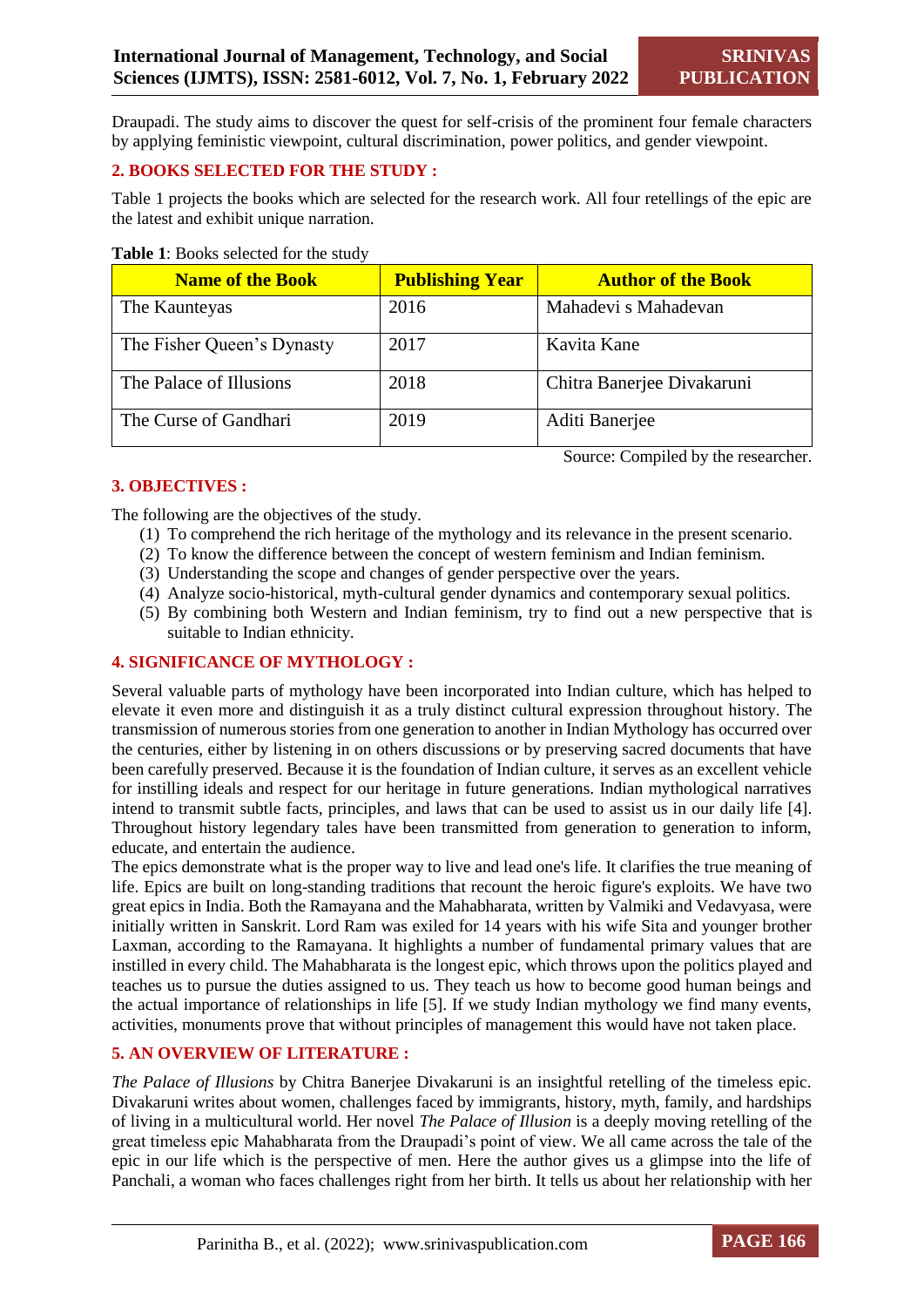twin brother, her best friend Lord Krishna, her bond with Pandavas, and their mother Kunti [6]. It explains the role played by women in a world dominated by men. It beautifully exposes the different situations in which she had to choose between the heart and mind. Even though the women played a significant role in the epic, they were depicted as the supporting characters subservient to their male counterparts. It encourages women to stand headstrong to all the challenges, without being dependent on anyone.

Vipula Gupta's review of *The Palace of Illusion* emphasizes that Divakaruni does not modify the plot or present another ending, but rather she offers a fresh new viewpoint on the story. The narrative begins with her birth in King Dhrupad's palace and swings between flashbacks and the present, unearthing events from the past and fleshing out the characters as they are introduced. Banerjee's princess is a young rebel, a tomboy who yearns for her father's approval and who is desperate to make her mark on the world around her. The princess who was born out of the fire is crowned queen, and she proceeds to construct the palace of illusions, the most gorgeous abode on earth constructed of marble and magic [7]. It is determined that the history will be changed by her, and she becomes queen. Seen in the context of her spiritual faults, hubris, and a desire for retribution, her worldly successes are a mixed bag. There is one constant in her life throughout the narrative, and that is the beneficent presence of Krishna, her dearest friend. As a result, the novel offers an intimate female portrait that is both modern and eternal in its perspective [8]. Divakaruni deconstructs the stereotype of myths that are dominated by males into myths that are dominated by women. It is the writing in the genres of epic fantasy and mythological fiction that has a feminine narrative, and the book is one among these genres.

Aditi Banerjee's portrayal of Gandhari in The Curse of Gandhari is both creative and compassionate, and Gandhari is a compelling character. Aditi Banarjee saves her from being relegated to a simple symbol of her blindfold by rescuing her from that fate. She portrays her as an unorthodox heroine with immense power and iron will, who embarks on a complicated relationship with Lord Krishna and eventually becomes the queen who cursed even a god, among other things [9]. The novel depicts the story of a fiercely clever princess who purposely blindfolded herself for the sake of her peevish, visually challenged husband to save his face. A difficult pregnancy led to her becoming the mother of one hundred sons, all of whom were worthless, and her harsh meditation did not earn her a place in the hearts of anyone who knew her. In modern times, she is regarded as either an ingratiatingly selfsacrificing wife or a horrible mother who was unable to control her sons and was thus held accountable for the Great War and the disintegration of the family unit. When Gandhari took the vows to blindfold herself, there was no acknowledgment for her actions, in contrast to Bhishma's, who was called Devavruta after his vows. It was taken for granted because, in our society, women's sacrifice is considered normal. However, this novel reveals a previously unseen side of her, as well as providing new insight into the topic of gender discrimination. It is through this lens that the blindfolded queen, the mother of villains, is developed as an unorthodox heroine with tremendous strength and willpower. She was a loving mother, a devout wife, and a strong queen who worked tirelessly to ensure that her sons followed the correct path, but her love for them surpassed everything else. That makes us consider her life's experiences. She admonished her sons over and over again to pursue the path of dharma and make peace with the Pandavas [10]. This demonstrates her tenacity of character.

In 'Decoding Gandhari, the Queen of Iron Will'book review by Sravasti Datta says that Aditi Banarjee, in her *The Curse of Gandhari*, goes beyond the surface story of Gandhari blindfolding herself as an act of devotion to her husband and delves deeper into as a princess and mother who is not meek or submissive [11]. The magnificent vigor and determination of her dared to curse Krishna and Yudhishthira's toenails burnt because of her deep sorrow, anger, and dissatisfaction. Even though she is noble and rich in character, she had to be in unfortunate circumstances. Aditi explains her blindfolding in a new enigma and perspective that as an act of resistance or rebellion for who dominated her. The more explanation is that she is very downhearted not to succeed the throne so that she blindfolds herself as an act of torment. In the novel, in Satyavati's opinion that while the men win wars and conquer kingdoms and win name and fame and honor, it is we women who maintain the kingdom unharmed. It reminds the word the hand that rocks the cradle does rule the world because while men make empires, women make the men who create the empire [12]. Even though men fight and win wars, it is women who make victory possible. By blindfolding herself the queen withdraws herself from everything, hides from everybody, and in this way, she subsides some other facts which are cruel but heart-rendering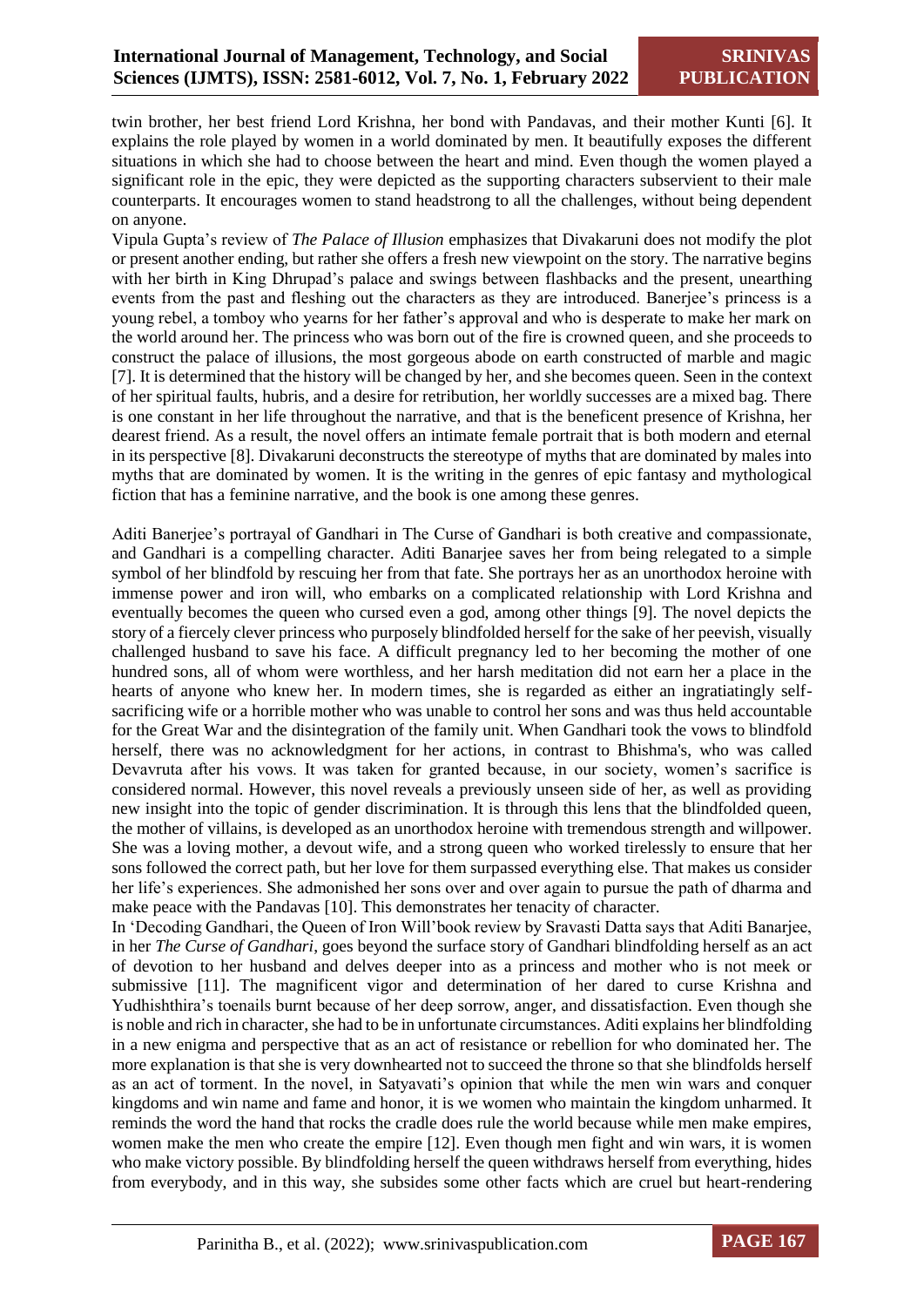[13]. Here in this novel, Gandhari finds herself as the dame of the Kuru dynasty after Satyavati left but full of dilemmas and deficiencies. Gandhari certainly succeeded as a woman and a woman who was love and reach the highest peak, even though failed as a wife and mother.

In Kavita Kane's novel, *The Fisher Queen's Dynasty*, Satyavati, the queen of Hastinapur, who was abandoned as a newborn and preyed on by a rishi, hardens herself and resolves that the next time she is with a man; she will be the one to win. And win she does, claiming the kingdom of Hastinapur for herself and her sons, but at an incalculable cost to herself and her children [14]. She is despised and reviled in a palace, but she puts up with all of this because she has chosen to participate in the game of politics and accepts all of the consequences. The war was the culmination of an astute grand grandmother of the Kuru family's never-ending endeavors. Her development across time, through the eras, through hardships, and through challenges is vividly shown in the chapters. Her journey to womanhood was not an easy one, and her sufferings, obstacles, and difficulties caused her to become cold-hearted towards men. This story is highly interesting, enthralling, and engrossing to the point of being completely consumed by it [15]. It tells Satyavati's path from being a simple Fisherwomen to becoming the queen of Hastinapur.

*The Kaunteyas* by Madhavi S Mahadevi presents Kunti who forsaken in birth and had a hard but tedious life in her adopted parent's home. At the age of fourteen, she is forced to the service of the temperamental sage Durvasa, who grants her a boon [16]. Its first use out of curiosity brings her adversity and a shameful secret. She dreamt of a better future when she got married to Pandu but his curse made him forsake the throne and she followed him when he retreats towards jungle. The birth of Pandavas rekindled Kunti's expected of coming back to her hometown yet ravished when Pandu died unexpectedly. Kunti returned to the palace not as a monarch, but as a widow who had the task of upbringing her fatherless children. Her struggle became harder when her illegitimate son whom she abandoned long ago sworn enemy of her children. Recasting the timeless epic from the perspective of Kunti, it restores the apotheosize the mother figure with a fully stereoscopic lady. It also brings to light the sense of isolation that Kunti feels right from childhood, her feeling of abandonment, and her wish to find a place of her own [17]. Thus, the novel explores the feministic portrayal of Kunti as a woman destined to live boldly not to subjugate.

The novel *Karna's Wife: The Outcast's Queen* by Kavita Kane, reveals an interesting tale of Uruvi, the second wife of Karna which throws light more on the character of Karna. Uruvi is depicted as a strongwilled princess and the primary anchor in Karna's turbulent life. Raised by a doting father in a royal palace, Uruvi finds herself facing many challenging situations which shatter her faith [18]. But having gone against family and society she has to tolerate everything and live her choices for the sake of her child. Even though it is the story of Uruvi, Karna stands out as a prominent central character. Uruvi is a shrewd woman who will not hold herself back from questioning the wrongdoings whosoever it may concern [19]. The novel portrays the female characters Uruvi and Vrushali who are victims at the hands of men and fate and how they successfully balance and endure their lives. It is very interesting to read how these two female characters have come out of all gritty situations by facing the veracity and lived mightily.

Millennials have progressed and but the Mahabharata's exceptional enchanting potentiality endure throughout the universe. Hence it is reproduced and retold by many. If one takes any regional rendition of the great epic, one can find it in *Jaya Mahabharata* by Devdutt Pattanaik**.** The 108 chapters wonderfully reveal the captivating journey of the princes of the Kuru dynasty. Along with the original classic, it includes tales and characters from several local adaptations of the epic. The writer narrates the story simply weaving the tales with one another, building up the vivid spectra of characters. The author emphasizes the fact that, History keeps repeating itself until humans learn not to make the same mistakes again and again [20]. We are always been more worried about the spirituality. And the biggest achievement of an Indian was considered to acquire 'Jaya', a victory over himself. The Mahabharata still exerts a marvelous influence over millions of people. The luster and high renown of these brilliant personages of Mahabharata have not suffered a diminution, despite the ravages of cruel time [21]. Their character was untainted and sublime.

The thesis 'The Supremacy for Power and the Quest for Self: A Critique of Gandhari, Kunti and Draupadi in the Mahabharata' by Anupama Venugopal, proves that epic is not just a story to be told and passed on from generation to generation, but an interesting and inspirational source of study. It depicts the culture, tradition, and way of life of long-forgotten years. Indian culture is rich and diverse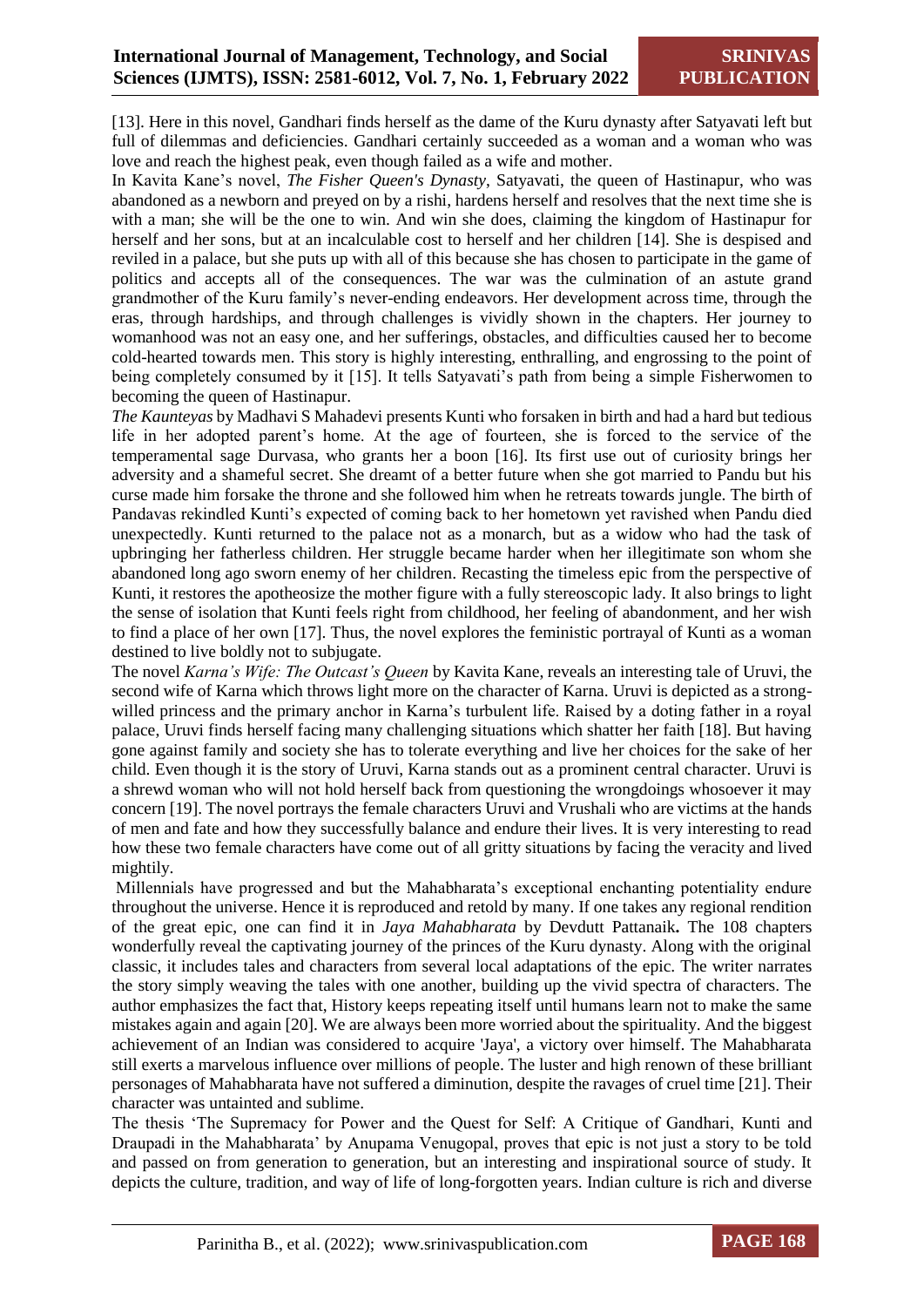with the timeless epic tales of Ramayana and Mahabharata. They hold a place of special veneration in Indian culture and society. Thousands of years old tales inspired numberless poets, writers, and artists across the globe. Even though plenty of researchers have been conducted on the great epics, the magnitude and enormity of the texts and the insightful observations about life make it relevant even today. There is plenty of opportunities to look into more introspection and revisiting will open up new avenues of thought and expression [22]. Though innumerable studies had been conducted on the text, still much remains undisclosed and researched. Mythological representation of females is not merely a woman of flesh and blood but bold and benevolent. It has proved in the postmodern retellings of the great timeless epic the Mahabharata such as *The Fisher Queen's Dynasty*, *The Palace of Illusion*, *The Curse of Gandhari* and *The Kaunteyas*. It is important to note that the unbinding of the heroine's hair is associated with the collapse of order [23]. Draupadi has her revenge, washes her hair with the blood of her abusers.

Faith Berk contends in her article, 'The Role of Mythology as a Cultural Identity and Cultural Heritage,' that man is a meaning-seeking creature. Humanity's capacity for imagination and critical thinking allows us to assume that culture and mythology have existed since the dawn of time [24]. As a result, the mythology and culture of a particular country serve as the foundation for many of mankind's accomplishments. The nation's cultural identity is defined by mythology, which plays an important role in this. A man's ultimate concern is reflected in the dynamics of his religious belief system. Man, in contrast to other creatures, is concerned with spiritual issues such as cognitive, social, artistic, and political concerns. A deep relationship has existed between faith and humanity since the beginning of time, if not before. The creation of myths is a reflection of the various religious beliefs held by people. As a result, the history of civilizations is primarily linked to and identified with mythology and religion. With the guidance of mythology and culture, people can better understand their world and the meaning of life. Without myths, the human world would be inconceivable. The myths have been passed down from generation to generation, preserving the cultural heritage of the people. It is the legends, folktales, fables, and myths that constitute the collective consciousness of a country. As a result, we can see the relevance of myths throughout the history of the human species. Any country's cultural identity is intertwined with its extensive collection of mythological stories. As a result, mythology may be found in all civilizations of the human species.

Indian mythology is one of the richest and diverse parts of Indian culture, which further enhances it and distinguishes it as a distinct cultural entity in the world. Stories from Indian mythology have been passed down the years, either by word of mouth or by the meticulous preservation of sacred texts in sacred places. Because it is the foundation of Indian culture, it is an excellent medium through which people may instill values and respect for our culture in the future generations of the population. Simple truths, principles, and maxims are communicated through epic stories to guide us through our daily life [25]. The mythical stories are intended to be enlightening, educational, and entertaining, and they have been passed down from generation to generation for hundreds of years. The epics demonstrate to us what the proper way to conduct one's life is. It describes the true meaning of existence in its most basic form. Epics are stories that are based on established traditions and tell the story of the exploits of heroic figures. Among India's greatest works of literature are two major epics: the Ramayana authored by Valmiki and the Mahabharata produced by Vedavyasa, both of which were initially written in the Sanskrit language. The Ramayana tells the account of Lord Ram, who was exiled for 14 years with his wife Sita and younger brother Laxman, and how they overcame their ordeal. It puts to light many of the fundamental core values that are instilled in every child. The Mahabharata is the world's longest epic, and it is a lesson in how to carry out the responsibilities that have been placed on our shoulders. They instruct us on how to become a good human being as well as the true significance of interpersonal interactions in one's life.

#### **6. REVIEW OF LITERATURE ON THEORETICAL FRAMEWORK :**

A scholarly article in INQUIRIES Journals by Vivek K Dixon named Western Feminism in a Global Perspective', explains the female identity is different according to each culture and their customs, but almost all cultures of the world are based on a patriarchal past where men display more power than women. Women throughout the world experience conquest by others in the form of education, jobs, economic, sexuality, and reproduction [26]. All countries have vastly differing histories, myths, socioeconomic frameworks, and evolving social expectations that impact what it means to be male or female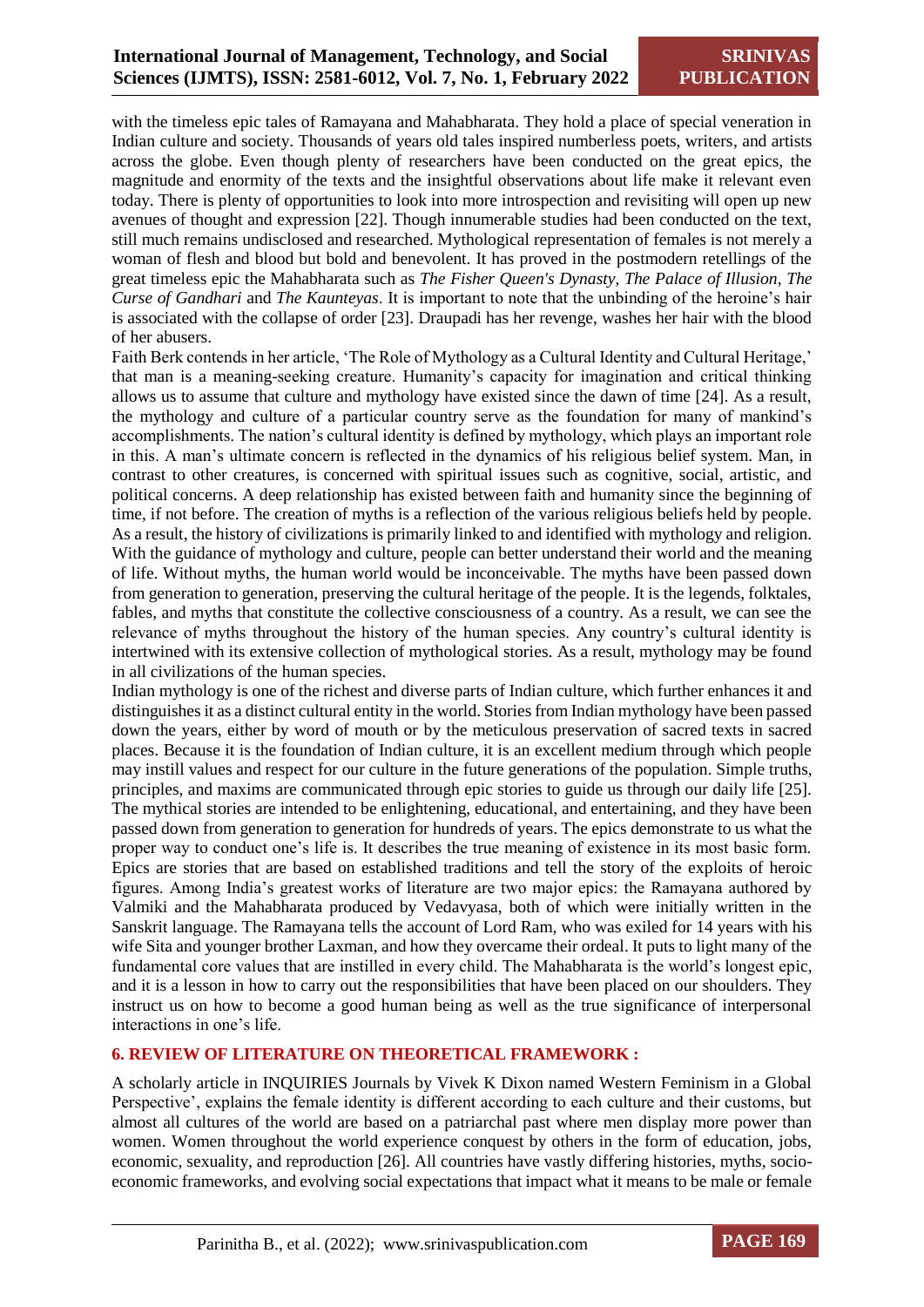in each society. Thus, such issues of gender and sexuality should translate differently. American women have struggled historically against certain paradigms of inferiority that all women experience. They have strived to overcome these stereotypes and have gained a position of near equality in many societal constructions. In the United States today women can and cast their vote, own businesses, hold political office, and have a full spectrum of rights. Western culture is prevalent worldwide and imposes both positive and feminist ideas and conflicting negative media messages on third world and developing countries. American feminism has evolved strictly within the boundaries of the United States. So the concept of feminism is limited to that particular country and culture and cannot extend globally to all women whose culture is entirely different. All countries have vastly differing histories, myths, socioeconomic situations; unique cultural and political frameworks, etc are played a significant impact in the role of males and females. It varies from society to society and from culture to culture and thus these issues of sex and gender translate differently.

Rajpal Kaur's article, **'**Feminism: Introduction and Aims' reveals that feminism is a way of thinking which stresses equality for men and women in all fields. It aims to provide equal opportunities for all and strictly opposes discrimination based on sex and gender. The various types of feminism may have certain common concepts but the ways to explore privilege are different. Sally J Schokz opinions Feminist methodology takes the lives of women as central. According to Krishnan Das, Feminist methodology aims to understand gender inequality and focuses on gender politics, power relations, and sexuality [27]. They explore the real cause of the inequality that exists between men and women in society. Women are generally considered biologically weak and treat as inferior to men. This disparity of power relationship exists in society which decides the status and position of men and women in society. By establishing women are weak and meek, men exercise their power over them. Discrimination, suppression, objectification, oppression, patriarchy, stereotyping are the different ways in which they are marginalized. As Simone de Beauvoir says, one is not born, but rather becomes a woman. Hence, she says that gender is socially constrained. The sole concern of the feministic study is women should not be treated as mere sexual objects and they demand to treat them as human beings. They argue that earth is a place for both man and woman.

According to Maitrayee Chaudhuri's research paper, 'Feminism in India: The Tale and its Telling,' Indian feminism arose and flourished within the material and ideological dynamics of colonialism, and that this is reflected in her work. Various factors, such as the history of colonialism and the formation of Indian nationalism, the consequences of this for independent India, the setting of globalization, India's underlying culture and tradition, and so on, all played an important role in the emergence of feministic research in India [28]. Feminism in India is a collection of movements aimed at defining, establishing, and protecting the rights and opportunities for Indian women in all areas of life, including politics, economics, and social affairs. Western feminism has, however, taken on established forms in the Indian setting, which shows that there are some other avenues to take to address the problem. With the colonial history and female affiliation with national culture, feminism has been associated with an unauthentic westernization, leading to a selective association of feminism with an authentic westernization. Separate attention should be paid to the conceptual legacies of western and Indian feminisms, which differ significantly. The difficulties associated with using analogous ideas from western contexts in Indian situations are not always appropriate. It should emphasize the misleading role that critiques are now playing in Indian feminist debates, as well as on the need for a more careful assessment of the consequences of expanding disparities on patriarchal systems, among other things. Swati Parashar in 'Feminism and Post-colonialism' opinions that as Leela Gandhi notes that, it is the encounter with feminism that encourages postcolonialism to produce a more critical and self-reflexive account of cultural nationalism. On the other hand, postcolonialism offers feminism the conceptual toolbox to see multiple sites of oppression and reject universalisms around gendered experiences of both men and women [29]. The conflicting and contradicting claims of feminism have sometimes troubled post-colonialists. Feminists also collide with post-colonials in the case of understandings of the 'third world women' and the overruling of gender hierarchies in some places. To account for the gendered differences and the violence exercised by the postcolonial states is very difficult. Most of the voices remain unheard in the post-colonial states that they experience multiple forms of violence. In many cases, women are oppressed and forced to accept the ways of the post-colonial states. The national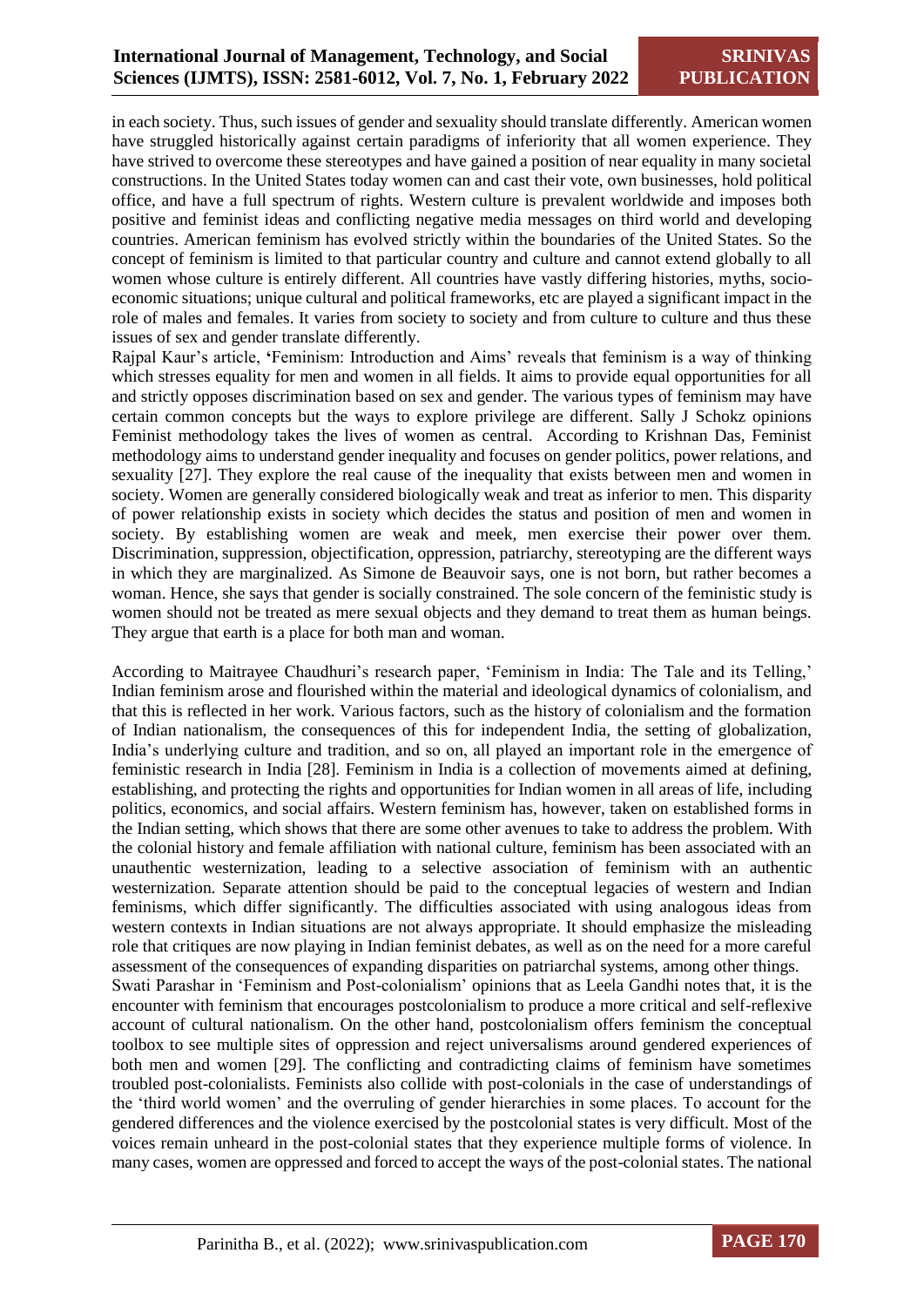identity of any nation is reflected in its gendered impositions on women. That is why the feministic viewpoint cautiously argued for social equality.

Postmodernism and Feminist Politics, by Sasha Roseneil, demonstrates how the feminist study has maintained its position as a component or offshoot of postmodernism. An understanding of the orderly world of the feminist theory lies more appropriately in the territory of postmodern philosophy than it does in feminist theory. Feminism, by any definition, is a social and political force that seeks to alter the existing power relationships between men and women in society. As an object of both analysis and development of knowledge and its representations, the feministic study has been chosen as a starting point. It has also been concerned with the challenge to develop a platform through which information can be communicated to the public. As a result of all of this, place feminism became a subset of metanarratives of modernism. As Simone de Beauvoir pointed out in 'The Second Sex,' women in western thought have represented the Other that might validate man's identity as Self, as a rational thinking person [30]. The feministic research strives to provide a theoretical explanation of oppression through social reform. That is, man has placed himself in the category of Self and has erected women as the category of the Other. Either feminism or post-modernism makes universal assertions about the existence of God, the nature of nature's powers of reason, progress, science, language, and the topic of one's own self in equal measure.

'Feminist Perspectives and International Relations'*,* a journal article by Dr. Lianboi Vaiphei expresses, a feministic study in international relations made it more open with the construction of new knowledge. This has been done by adopting methods of de-constructivism which is associated with postmodernism, poststructuralism, and post-colonialism. Thus the feministic study can construct theories using the conceptual tools and builds the feministic framework of knowledge. The feminist study conventionally concerns of political identity and citizenship, nature of power, violence, security, and economy are addressed and brought into the gender perspective. The interconnection of feministic study with other theoretical frameworks will help in achieve political, economic, and social consideration for women [31]. The sole concern of the feminist theory is to reveal women's sufferings and seek ways to resolve them. Hence it is connected with postmodernism, postcolonialism, power politics, and gender theories. Feminist study persists in seeing itself as a component or offshoot of postmodernism.

#### **7. RESEARCH GAP :**

The following is the research gap in the selected topic of the study:

The Mahabharata is not only an account of profound ethical quality to be described from the ages, but a ceaseless source of study also. A lot of scholars have been examined and studied it from various points of view, still much left to be found and explored. This research intends to study four new retellings of the Mahabharata novels and look afresh into the four incredible female characters specifically, Sathyavati, Gandhari, Kunti, and Draupadi. These post-modern retellings narrate the story from the female perspectives and the studies based on these new novels have not been conducted yet. The novels selected for the study are:

- 1. *The Kaunteyas* (2016) by Madhavi S Mahadevan
- 2. *The Fisher Queen's Dynasty*(2017) by Kavita Kane
- 3. *The Palace of Illusion* (2018) by Chaitra Banajee Divakaruni.
- 4. *The Curse of Gandhari* (2019) by Aditi Banerjee

The study aims to discover the quest for self-crisis and gender identities of the prominent four female characters by applying feministic and gender viewpoints, postmodern deconstruction theory, power politics. In the modern era, it is inevitable to identify women, but in the name of assertiveness, they must not be uprooted from the base. The amalgamation of mythology, tradition, and modernity of the current world has been presented in these retellings. We Indians give more respect to our culture and epics. So, it is not preferable and acceptable to criticize it. Being feminism is an intellectual and social movement that concerns the inequality of the social structure and that itself is its limits. There is much remained to discover in the latest narratives of epic retellings in this technological era. These new retellings of the epic novels widen the scope and understanding of the original work.

#### **8. POSSIBLE RESEARCH AGENDA :**

The following are the possible research agenda:

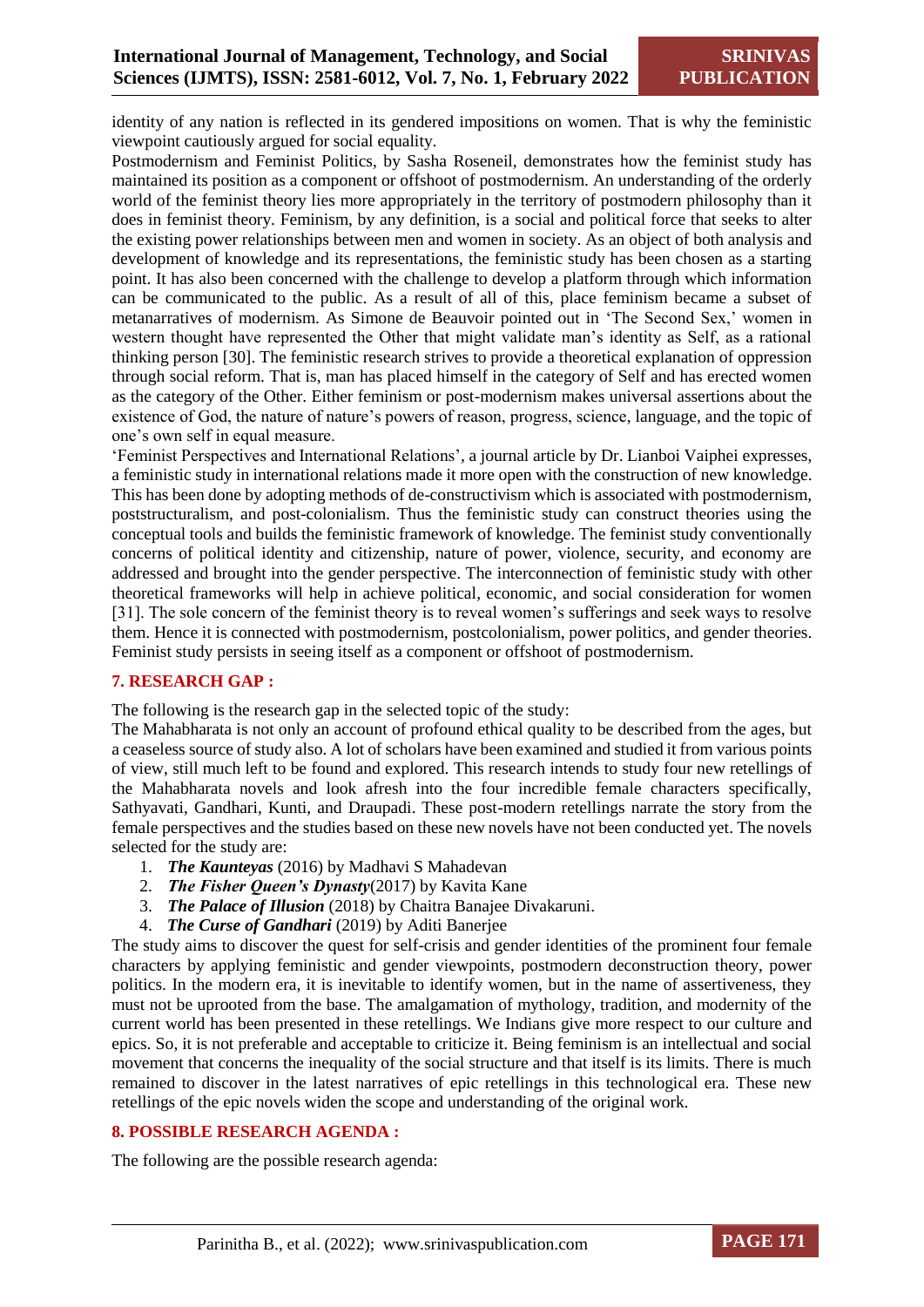- The research intends to look afresh into the four powerful female characters of the timeless epic namely, Satyavati, Gandhari, Kunti, and Draupadi.
- To compare and contrast the concept of western feminism and Indian feminism.
- To dismantle the craze of viewing everything through the color glass of the western approach and try to discover the nativity.
- Try to de-center the primacy of the west by re-engaging with the ancient Indian ethnicity.

#### **9. CHAPTERIZATION OF THE RESEARCH :**

The following are the chapters of the proposed thesis:

The proposed thesis consists of five chapters. The first chapter is an introductory chapter that throws light on the significance of mythology in the modern period. People still like mythology today because it often conveys eternal and universal themes. They are related to both the art of storytelling and the performance of human experience. Myths give us an in-depth understanding of the values and perspectives of cultures long ago. These stories provide clues about how these people live and the type of society they live in. For this reason, myths show us how different human lives were when these stories appeared, and what the same remained. Mythology is a system of thoughts that shape our existential outlook on our day-to-day life.

The second chapter, titled 'Transformation of Woman,' explores the differences between the concepts of feminism in India and the West, as well as the role of women in society. Each society and its norms have its own definition of what it means to be a woman, yet practically all societies around the world are based on a patriarchal past in which men hold more power than women [32]. Worldwide, women suffer conquest by others in the areas of education, jobs, finances, sexuality, and reproduction, as well as in other areas of life. There are significant differences between countries in terms of their histories, myths, socioeconomic systems, and growing societal expectations, all of which have an impact on what it means to be a man or a woman in each society. As a result, topics of gender and sexuality should be translated uniquely. That is one of the reasons why there is such a significant gap and divergence between the western concept of feminism and the Indian concept of feminism. Feminism in India is a collection of movements aimed at defining, establishing, and protecting the rights and opportunities for Indian women in all areas of life, including politics, economics, and social affairs. Western feminism has, however, taken on established forms in the Indian setting, which shows that there are some other avenues to take to address the problem. With the colonial history and female affiliation with national culture, feminism has been associated with an unauthentic westernization, leading to a selective association of feminism with an authentic westernization. The study attempts to address some of the differences between western and Indian feminism's intellectual legacies, as well as the difficulties associated with applying identical ideas from western contexts in Indian situations. Specifically, it emphasizes the misguided role that critiques are now playing in Indian feminist debates, and it calls for a more thorough examination of the effects of expanding disparities on patriarchal systems.

The third chapter examines the relationship between feminism and other movements such as postmodernism, postcolonialism, power dynamics, mythology, and gender politics. Despite this, feminist research continues to regard itself as a component or offshoot of postmodernism [33]. An understanding of the orderly world of the feminist theory lies more appropriately in the territory of postmodern philosophy than it does in feminist theory. Postcolonialism and feminism, as critical discourses, have contributed to a better understanding of interrelations as well as their explanatory potential. This capability to embrace the complexity and unpredictability of global political and social life has increased dramatically in the last two decades as a result of the convergence of these two theoretical approaches. They are adamant in their support for subversion and change in the political, cultural, and social landscape; not just to bridge the gap between the center and the margins, but also to bring the knowledge of and from the margins to the center, as they have done throughout their lives. After the end of colonialism, feminism gains a conceptual toolkit that allows it to recognize multiple sites of oppression and to reject universal perspectives on both men's and women's experiences of gender discrimination. In feministic studies, power politics and oppression are intertwined. The ability to persuade someone else to do what you want them to do is known as power. As an exercise of power over people who define it as an ability or a capacity to act as a power to do something, it is done through deception and trickery. Essentially, Michel Foucault's widely cited theory of power assumes that it is a form of power-over, as he states, if we speak of the mechanisms of power it is only insofar as we think

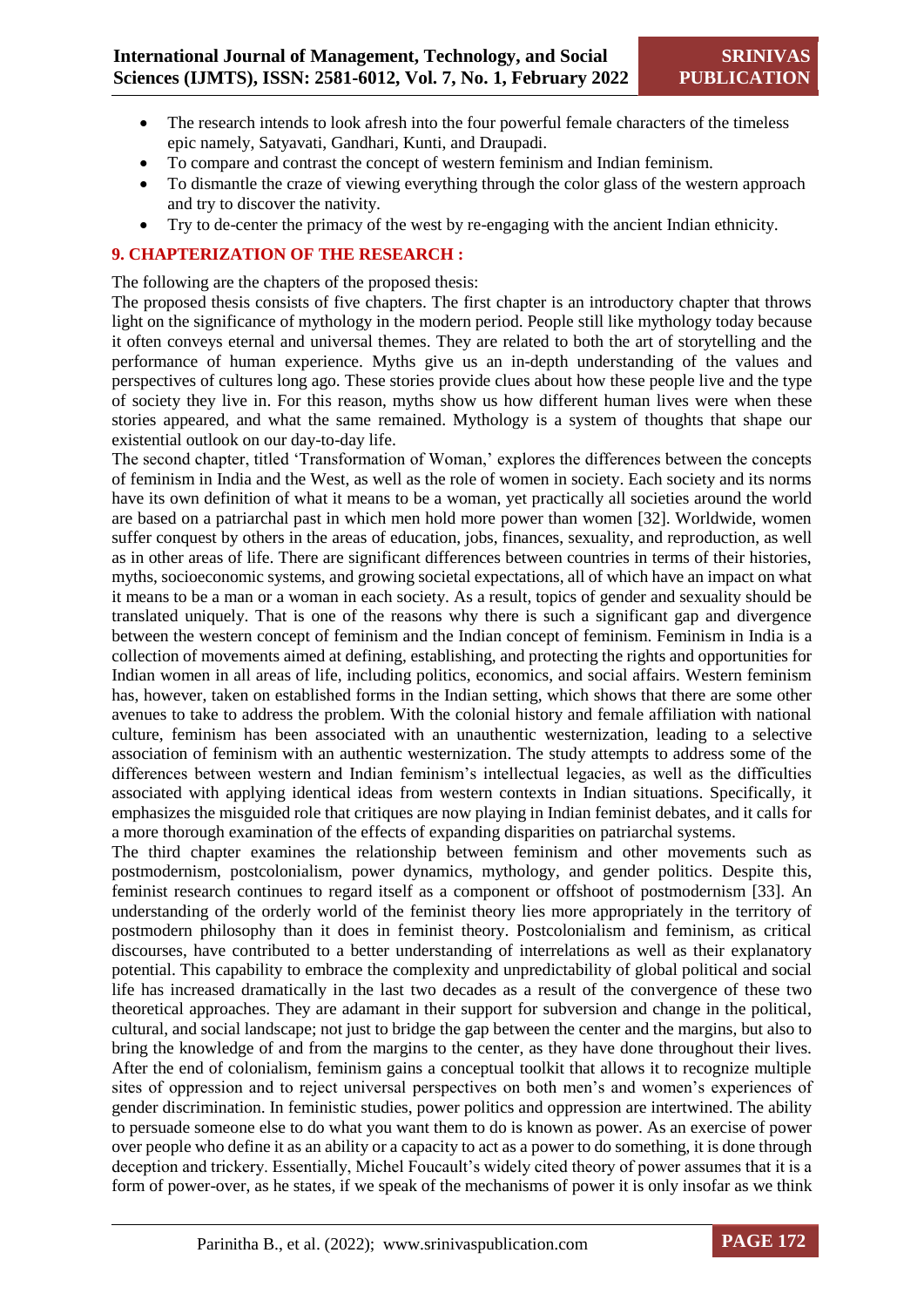that certain person's exercise power over others [34]. In the context of power over relationships, and in the context of its actual exercise, power is understood and characterized as follows: It is not the case that the female existence and experience are unique in the way that mythological myths frequently portray them to be. It is an attempt to infuse a sense of humanity into narratives of female existence that have been rendered immobile by mythology and tradition in order to make them more relatable to modern women. Mythologies are sometimes hailed as the archetypal pictures and stories of humanity that will endure in perpetuity due to their universality and timeless quality. Feminism and gender dynamics are constantly intertwined in some way. A feminist ethos of critical engagement and responsiveness is intended to be embodied in gender studies, and it is intended to be attentive to evolving power relations while remaining open to the possibilities of feminist knowledge and practice. In this way, we can demonstrate that feministic research is interconnected with a wide range of other theoretical frameworks.

Chapter four of the thesis titled 'The Unmuted voice of Empress' thoroughly discusses the four selected novels *The Fisher Queen's Dynasty* by Kavita Kane, Aditi Banrjee's *The Curse of Gandhari* and Madhavi S Mahadeva's *The Kaunteys* and *The Palace of Illusion*s by Chitra Banarjee Divakaruni. The novel *The Fisher Queen's Dynasty* revisits the Mahabharata from the perspective of Satyavati which is a piercing insightful look at the grand matriarch in which a woman set off the sequence of events. *The Curse of Gandhari* rescues Gandhari from being reduced to a mere symbol of her blindfold and it projects the wise reflections on womanhood. *The Kaunteyas* replaces the ideal mother figure with a fully three-dimensional woman, providing new insights into the epic. *The Palace of Illusions* revisits the great epic from the perspective of Draupadi and taken the male-centered story breathed new with female fragrance. All four empresses' of the epic are very bold and emerged as a powerful voice in the post-modern works. At the same time, the study also focuses on comparing these brilliant characters to the original Vyasa Bharata and shows how modern retellings reconstructed and become the voice of strangled mouths.

The fifth chapter is the concluding one which focuses on combining both western and Indian concepts of feminism and ascertains which is better for Indian ethnicity in the future. Mythology continues to be the part and parcel of the life of modern man even today. Women's study has donated completely by giving expression to the voices of ordinary women and incorporating their issues in the research agenda [35]. Our epic would remain unexplored and un-researched despite plenty of studies conducted on it. So, the thesis has the scope and is relevant to contemporary society. The information required for this exploratory research will be assembled from peer-reviewed journals, books, educational journals, and other online sources. The study will be incorporated into the different research papers published in peerreviewed journals and other online sources on female characters of Mahabharata. The planned and expected research will be accomplished within three years.

#### **10. SUMMARY OF FINDINGS BY VARIOUS JOURNAL ARTICLES :**

Table 2 summarizes the findings of several writers related to the selected topic by the peer reviewed journal articles.

| SI.            | <b>Author</b>     | <b>Year</b> | <b>Findings</b>                                                       |  |  |  |  |  |
|----------------|-------------------|-------------|-----------------------------------------------------------------------|--|--|--|--|--|
| N <sub>0</sub> |                   |             |                                                                       |  |  |  |  |  |
|                | Fitzgerald, J. L. | 2003        | This article exclusively focused on new interpretative ideas and      |  |  |  |  |  |
|                | $[36]$            |             | discovers how the text of Mahabharata bestowed a great contribution   |  |  |  |  |  |
|                |                   |             | to the time and place and the principles formed a significant legacy  |  |  |  |  |  |
|                |                   |             | since the centuries.                                                  |  |  |  |  |  |
| $\overline{2}$ | Dowd, Joseph.     | 2011        | The article analyses Krishna's tactics through western moral          |  |  |  |  |  |
|                | $[37]$            |             | philosophy by discovering the consequentialism, the ethical approach  |  |  |  |  |  |
|                |                   |             | of Krishna differs from the western ideas of ethics.                  |  |  |  |  |  |
| $\mathcal{R}$  | Pillai,<br>Anila. | 2021        | Seeking answers to the curiosity of the universe which is responsible |  |  |  |  |  |
|                | $[38]$            |             | to the existence of myths. It establishes mythic tales as vital       |  |  |  |  |  |
|                |                   |             | ingredients for posterity.                                            |  |  |  |  |  |

**Table 2:** Summary of Findings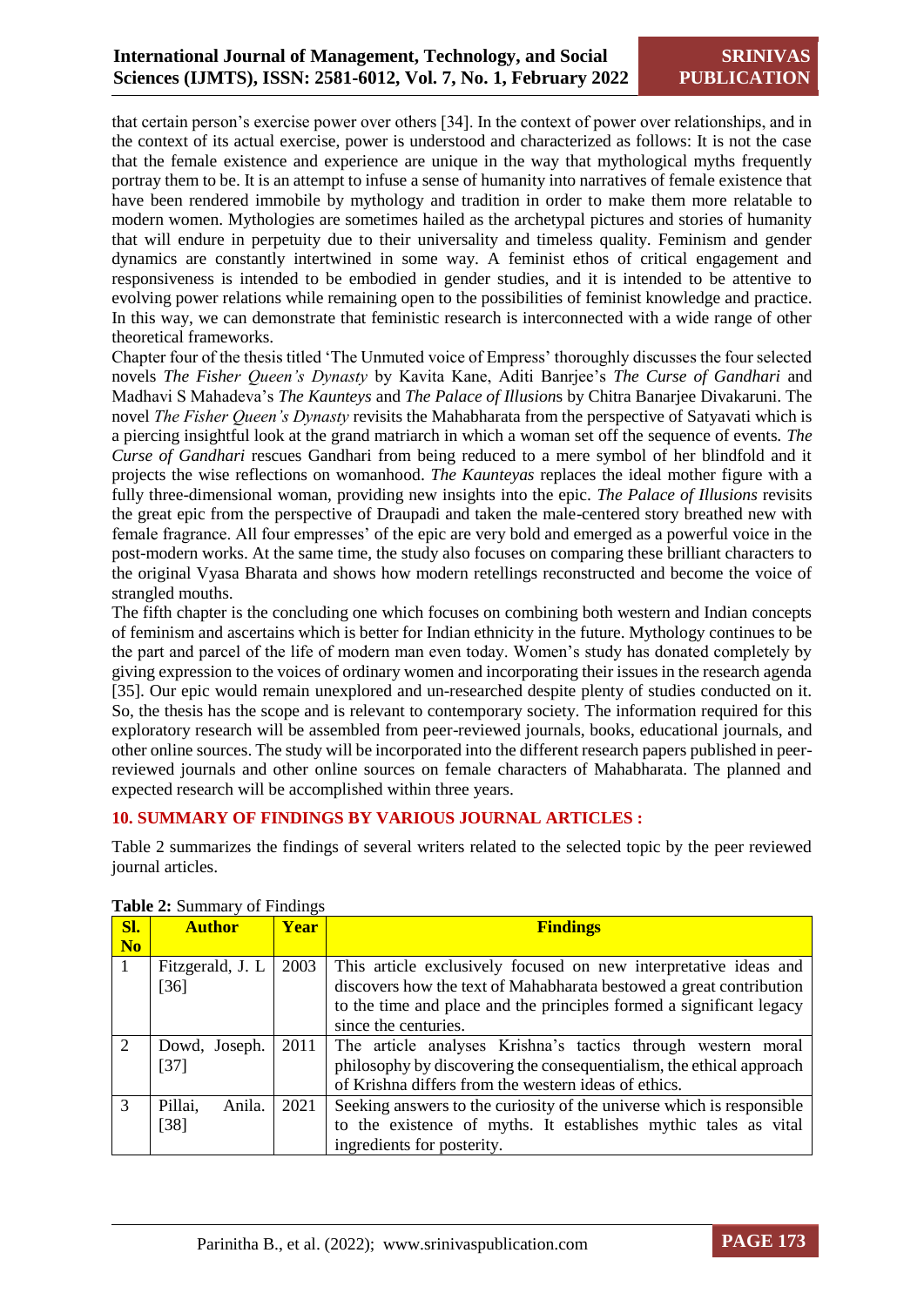# **International Journal of Management, Technology, and Social Sciences (IJMTS), ISSN: 2581-6012, Vol. 7, No. 1, February 2022**

| $\overline{4}$ | Siwach,                 | 2021 | The article re-imaging the Draupdi's view point in a dystopian                                                                           |
|----------------|-------------------------|------|------------------------------------------------------------------------------------------------------------------------------------------|
|                | Simran.[39]             |      | perspective by arguing the concept of dystopia is not bound to                                                                           |
|                |                         |      | scientific fiction but also applicable to other genres of the literature.                                                                |
| 5              | Jonathan,               | 2018 | The paper focused on both Eastern and western spiritual and                                                                              |
|                | Cheste.[40]             |      | psychological traditions and an integrated sense of oneness exists                                                                       |
|                |                         |      | ourselves.                                                                                                                               |
| 6              | Bailey,<br>Greg.        | 2007 | The article tried to uphold the humanistic elements of the epic which                                                                    |
|                | $[41]$                  |      | belonged not only India but entire world. Being the perennial source                                                                     |
|                |                         |      | of spiritual strength, it is a great source of study through the                                                                         |
|                |                         |      | breathtaking narration.                                                                                                                  |
| $\tau$         | Majirana,               | 2019 | The historical and philosophical treatise of India written in the form                                                                   |
|                | Jasvantbhai.            |      | of the epic. The epic instills the bond of friendship, importance of                                                                     |
|                | $[42]$                  |      | having the correct knowledge etc.                                                                                                        |
| 8              | Agarwal,                | 2017 | In this article the character Draupadi is not read through the victim-                                                                   |
|                | Komal.[43]              |      | perpetrator lens but, as a learned scholar who is well-versed in the                                                                     |
|                |                         |      | debates of law and the codified system of ethics.                                                                                        |
| 9              | Gupta, Princi &         | 2019 | Explores the strengths and weaknesses epic characters and discovers                                                                      |
|                | Singh,<br>Nisha.        |      | the learning and managerial implications of these eminent characters                                                                     |
|                | [44]                    |      | of Ramayan and Mahabharata.                                                                                                              |
| 10             | Singh,<br>Anita.        | 2009 | Indian feminist theatre is the source of empowerment of women by                                                                         |
|                | $[45]$                  |      | giving opportunities to speak freely and brought real change in the                                                                      |
|                |                         |      | life of the women.                                                                                                                       |
| 11             | Mistra,                 | 2021 | Information Technology brought drastic changes in the society.                                                                           |
|                | Deepanjali.             |      | Preservation of folklores and literature through digitization can                                                                        |
|                | $[46]$                  |      | transcend originals and reach the information to a larger audience.                                                                      |
|                |                         |      | Digitization of the epic has lent a voice to the whole masses.                                                                           |
| 12             | Singh,                  | 2015 | The paper analysis how the female self-created by the patriarchal                                                                        |
|                | Rajni.[47]              |      | hegemony and sustained through tradition. It concentrates on the life                                                                    |
|                |                         |      | and story of Panchali depicted in Chitra Banarjee's novel The Palace                                                                     |
|                |                         |      | of Illusions.                                                                                                                            |
| 13             | Bhardwaj,               | 2020 | The article throws insightful light on the life of Draupadi of                                                                           |
|                | Lata. [48]              |      | Mahabharata and argued that she being a learned woman fails to live                                                                      |
|                |                         |      | completely and experiences sufferings throughout her life.                                                                               |
| 14             | Sharma,                 | 2020 | The value of world's largest epic Mahabharata is not reduced even an                                                                     |
|                | Bandana. [49]           |      | inch in the past 5500 years, instead it increases by the time passes and                                                                 |
|                |                         |      | the article focuses the epic's journey towards enlightenment.                                                                            |
| 15             | Leavitt,<br>John.       | 1988 | The 5 <sup>th</sup> century Sanskrit epic the Mahabharata is not retold in local                                                         |
|                | $[50]$                  |      | languages and recast in local settings. The paper traces the                                                                             |
|                |                         |      | happenings of the epic in Kumaon hills of Himalayas.                                                                                     |
| 16.            | Vemsani,                | 2021 | The chapter analysis how Sathyavati of Mahabharata emerges as a                                                                          |
|                | Lavanya <sup>[51]</sup> |      | captivating character to the reader. It is not mere a tale of war but                                                                    |
|                |                         |      | great source of strength and weakness of human being.                                                                                    |
| 17.            | Rajpurohit,             | 2020 | The lessons on effective leadership qualities from the ancient epic                                                                      |
|                | Niranjan [52]           |      | from Shri Krishna which played a significant role in the victory of<br>Pandavas in the war and the poor leadership of king Dhritarashtra |
|                |                         |      | caused the downfall.                                                                                                                     |
| 18             | Fitzgerald,             | 1983 | It assesses a critical viewpoint of India through Mahabharata, which                                                                     |
|                | James. [53]             |      | is the perfect narration of Indian culture and how it formed the origin                                                                  |
|                |                         |      | of nation's culture.                                                                                                                     |
| 19             | $\&$<br>Nisha           | 2017 | The epic also a romance telling the story of heroic men and women                                                                        |
|                | Phohat, Geeta.          |      | which include the code of life. It is also a philosophy of social and                                                                    |
|                | $[54]$                  |      | ethical bonds and the embodiment of scripture.                                                                                           |
| 20             | Pal,                    | 2016 | The article explores the epic as the source of History of ancient India.                                                                 |
|                | Pratapaditya.           |      | Present historiographical framing followed the prevailing British                                                                        |
|                | $[55]$                  |      | school of history of the 20 <sup>th</sup> century.                                                                                       |
|                |                         |      |                                                                                                                                          |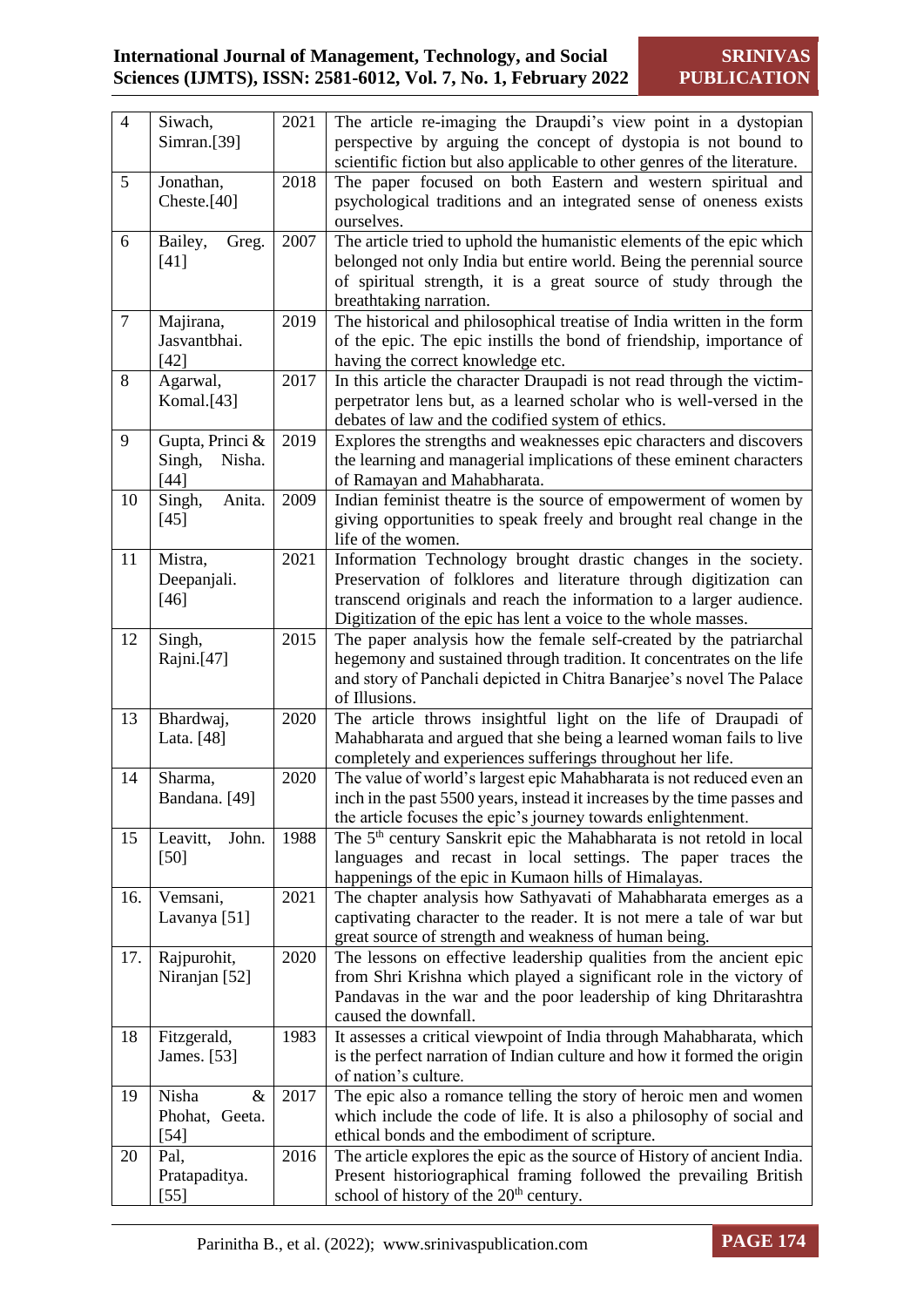| 21 | Princi.<br>Gupta,<br>$[56]$ | 2019 | The two great epics laid solid and enduring foundation of magnificent<br>edifice of Indian culture and civilization. The everlasting appeal of |
|----|-----------------------------|------|------------------------------------------------------------------------------------------------------------------------------------------------|
|    |                             |      | these epics still influences the cultural life and behavioral pattern of<br>Indians.                                                           |
| 22 | Asthana,<br>Ashwini. [57]   | 2019 | People of India of the present day cherish in their heart the story of<br>Mahabharata. Archaeological facts of the text made us to realize the |
|    |                             |      | truth.                                                                                                                                         |
| 23 | Elizabeth,                  | 2017 | Draupadi is not presented as an unsung heroine but as a paragon of                                                                             |
|    | Motswapong.                 |      | gender and resistance on the injustice she faced. It explores her ability                                                                      |
|    | $[58]$                      |      | to overcome all adversities in a venerable manner.                                                                                             |
| 24 | Vat,<br>Kiran.<br>$[59]$    | 2016 | Without the wonderful character of Draupadi, there was no<br>Mahabharata at all. Being a princess and queen, her life was                      |
|    |                             |      | sorrowful and disgraceful, full of thunder and lightning.                                                                                      |
| 25 | Maitra,<br>Trina.           | 2016 | The article seeks to examine how notions of victimhood and agency                                                                              |
|    | [60]                        |      | are playfully dealt with in the modern retellings of the Mahabharata.                                                                          |
| 26 | Bose,                       | 2017 | The article examines Mahasweta Devi's Kunti and Nishadin which is                                                                              |
|    | Arunabha. [61]              |      | a encounter between the Kshatriya queen and the untouchable                                                                                    |
|    |                             |      | Nishadin.                                                                                                                                      |
| 27 | Mandal,                     | 2021 | The Mahabharata is a multi-layered text can be interpreted from                                                                                |
|    | Aparna. [62]                |      | myriad perspectives like burning of Khandava forest and the<br>disrobing of Draupadi unravels the deeper environmental issues.                 |
| 28 | Das, Saptorshi.             | 2014 | The article throws insightful look on one of the earliest recorded                                                                             |
|    | $[63]$                      |      | protests against a male dominated world and society of Draupadi. Her                                                                           |
|    |                             |      | fight against injustice is one of the first act of feminism.                                                                                   |
| 29 | Kavita.<br>Singh,           | 2015 | The article explores the feminist viewpoint of on iconic female                                                                                |
|    | $[64]$                      |      | character of the epic, Draupadi. It depicts Draupadi in Chitra                                                                                 |
|    |                             |      | Banerjee's The Palace of Illusions.                                                                                                            |
|    |                             |      |                                                                                                                                                |
| 30 | G.                          | 2013 | The epic is significant for the portrayal of its female characters as                                                                          |
|    | Hampamma.                   |      | strong, bold, fierce, assertive and independent. It explains how they                                                                          |
|    | $[65]$                      |      | took independent decisions and faced its consequences.                                                                                         |
| 31 | Chandrasekhar,              | 1983 | The article analyses the Kannada novel Parva and it's an everlasting                                                                           |
| 32 | B. S. [66]<br>Dhand,        | 2004 | impression on the social, historical and mythological preparations.<br>The article focuses on the unpacking of a key religious orientation of  |
|    | Arti.[67]                   |      | the epic which explains the Karma yogic ideal of equanimity.                                                                                   |
| 33 | Hemphill,                   | 2012 | The article explores the ethnographic focus on the women characters                                                                            |
|    | Linda. [68]                 |      | of Mahabharata and the question of truth.                                                                                                      |
| 34 | Chaudhary,                  | 2020 | It reads The Palace of Illusions as an attempt to reinterpret the gender                                                                       |
|    | Ritu. [69]                  |      | and psychological issues which testifies unawareness of double                                                                                 |
|    |                             |      | marginality.                                                                                                                                   |
| 35 | Black,<br>Brian.            | 2011 | Readers of epic have long considered its female characters as most                                                                             |
|    | $[70]$                      |      | fascinating and lively personalities through an extensive study of<br>female characters of the epic.                                           |
| 36 | Katy.<br>Jenkins,           | 2019 | In support of gender equality, it is an essential feminist values infuse                                                                       |
|    | $[71]$                      |      | and underpin every aspect of research to create spaces and                                                                                     |
|    |                             |      | opportunities to addressing the inequalities.                                                                                                  |
| 37 | Ghosal,                     | 2005 | The concept of feminism as a political ideology is closely related with                                                                        |
|    | Sarbani. [72]               |      | women's studies of the world. To focus of feminism in general should                                                                           |
|    |                             |      | see women in their own perspectives.                                                                                                           |
| 38 | Pande, Rekha.               | 2018 | The historical background of the rise of feminism in India is entirely                                                                         |
| 39 | $[73]$<br>Bharathi.<br>Rai, | 2021 | different from the western concept of feminism.                                                                                                |
|    | $[74]$                      |      | The article explores the last days of Karna of Mahabharata from the<br>viewpoint of Aristotle's concept of Hamartia.                           |
| 40 | Bharathi.<br>Rai,           | 2021 | The article explores the character of Karna in the Mahabharata how                                                                             |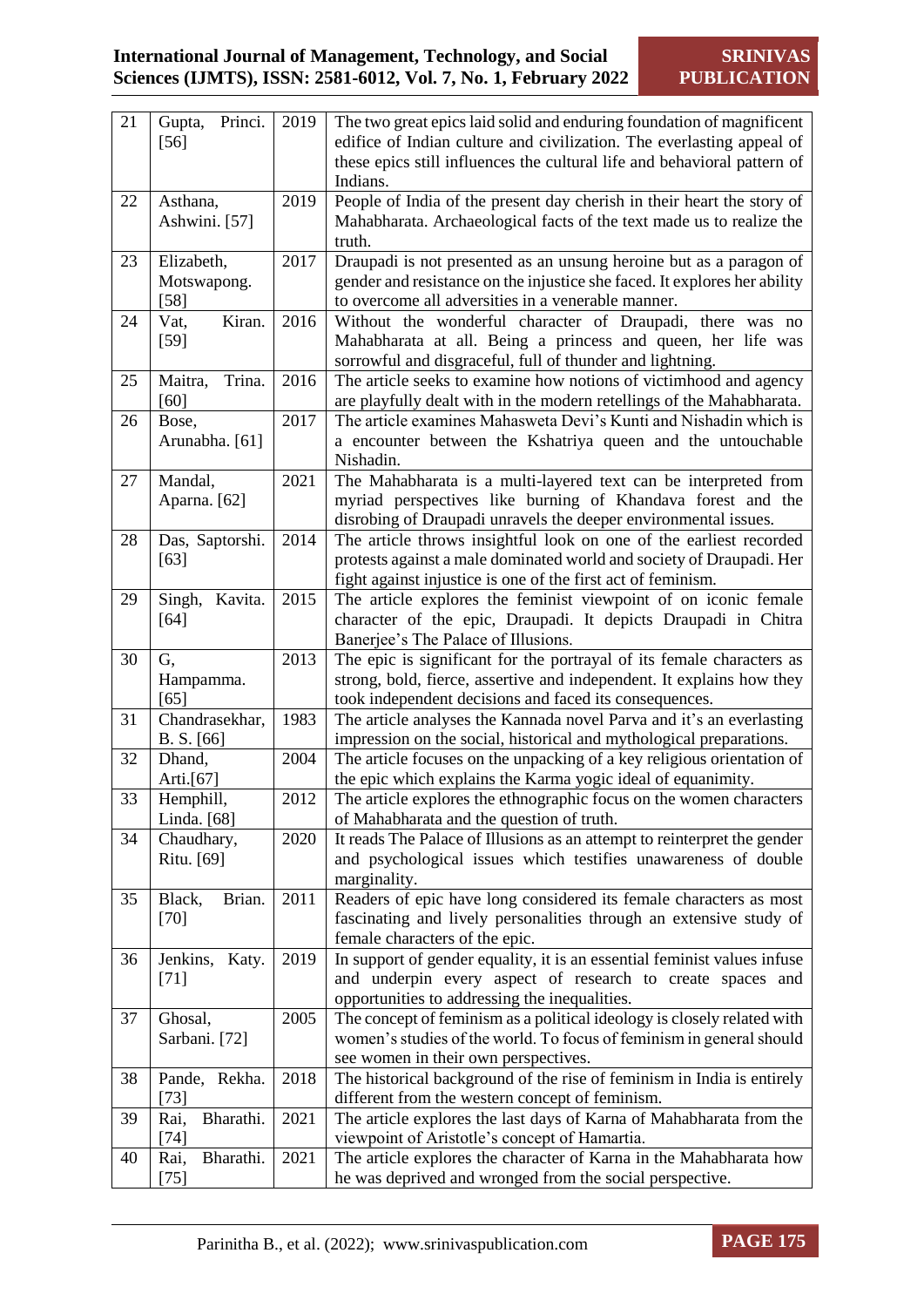| 41 | Gabriel,           | 2017 | The paper assesses the depiction of human society through epic            |
|----|--------------------|------|---------------------------------------------------------------------------|
|    | Bazimaziki         |      | literary genres. It depicts the epic as a perfect piece of literature.    |
|    | $[76]$             |      |                                                                           |
| 42 | Black,<br>Brain.   | 2013 | The Article explores three dimensions of Draupadi's character. As a       |
|    | $[77]$             |      | divine figure, as an enraged and defenseless victim of sexual abuse       |
|    |                    |      | and as a female scholar.                                                  |
| 43 | Kumar,             | 2016 | The paper makes an attempt of the portrayal of the character of           |
|    | Priyanka. [78]     |      | Draupadi as strong, bold and assertive, having independent existence      |
|    |                    |      | in Divakaruni's The Palace of Illusions.                                  |
|    |                    | 2020 |                                                                           |
| 44 | Bhardwaj,          |      | This article examines the character of Draupadi and how a learned         |
|    | Lata. [79]         |      | woman fails to live fully in the light of the novel Yajnaseni.            |
| 45 | Ambewadikar,       | 2020 | The article analyses how the following of culture, customs and            |
|    | Jayashree. [80]    |      | traditions by women evolved within the structure of power and             |
|    |                    |      | authority throughout the epic.                                            |
| 46 | Daschaudhari,      | 2020 | The article analyses the rewriting of the myth of Draupadi in Pratibha    |
|    | Mohar. [81]        |      | Ray's Yajnaseni and Chitra Bannerjee's the Palace of Illusion.            |
| 47 | Izadi, G. [82]     | 2017 | The study focuses on the similarities dissimilarities between the         |
|    |                    |      | romances and the epic. It has compared and contrasted the epic and        |
|    |                    |      | the romance.                                                              |
| 48 | Akshara.<br>C,     | 2019 | The article explores how Mahasweta Devi uses a retelling of the           |
|    | $[83]$             |      | Mahabharata to emphasize the atrocities committed on the poor by          |
|    |                    |      | rich in her work 'Panchakanya'.                                           |
| 49 | Anila.<br>Pillai,  | 2021 | The paper establishes mythic tales as a vital ingredient for posterity    |
|    | $[84]$             |      | to look upon and validate that the rereading of mythic tales various      |
|    |                    |      | perspectives and dimensions to the legendary texts.                       |
| 50 | Kane, P.V. [85]    | 1966 | The research paper compares and contrasts between two timeless            |
|    |                    |      | epics of India and highlights the importance of them in the modern        |
|    |                    |      | society.                                                                  |
| 51 | Arlow,<br>Jacob    | 1961 | The instinct of egoism among men expressed in mythology is                |
|    |                    |      |                                                                           |
|    | A. [86]            |      | analyzed beautifully in this journal article.                             |
| 52 | Sharma,            | 2020 | The research paper segments the mythical narratives through the           |
|    | Shreeja. [87]      |      | attributes of mother-son association and mother-daughter association      |
|    |                    |      | to harness the contemporary aspects of a unified society.                 |
| 53 | Luthra, R. [88]    | 2014 | The article argues that epics are the great sources of all queries on     |
|    |                    |      | women related matters. Man has the habit of going past in search of       |
|    |                    |      | answers and epics are the great sources for that concern.                 |
| 54 | Parmar,            | 2019 | The scholarly article throws light on the concept of dharma and           |
|    | Surabhi. [89]      |      | adharma in modern time based on the epic. It tries to answer some         |
|    |                    |      | untouched aspects of the epic.                                            |
| 55 | Sullivan,          | 2006 | The paper throws light on the most striking features in the               |
|    | <b>Bruce.</b> [90] |      | Mahabharata is the frequency with which self-willed death figures in      |
|    |                    |      | the narrative.                                                            |
| 56 | Sullivan,          | 2011 | The article analyses on the end and endings of the epic that is different |
|    | Bruce. [91]        |      | time line used in the epic in a logical way.                              |
| 57 | Doshi,<br>Hetal.   | 2013 | The paper attempts to portray the feminist history in India from a        |
|    | $[92]$             |      | common man's perspective. Equality can only be achieved by                |
|    |                    |      | broadening the psychosomatic horizons of both the genders.                |
| 58 | Pusalker, A D.     | 1956 | The paper focuses on the studies in epics and puranas and evaluates       |
|    | $[93]$             |      | how it is relevant to men even today.                                     |
| 59 | Roy,               | 2021 | This article focuses on the socio-political ethics presented by Vidhur    |
|    | Nishikanta<br>&    |      | in the great Indian epic Mahabharata.                                     |
|    | Sarkar,            |      |                                                                           |
|    |                    |      |                                                                           |
|    | Narayan. [94]      |      |                                                                           |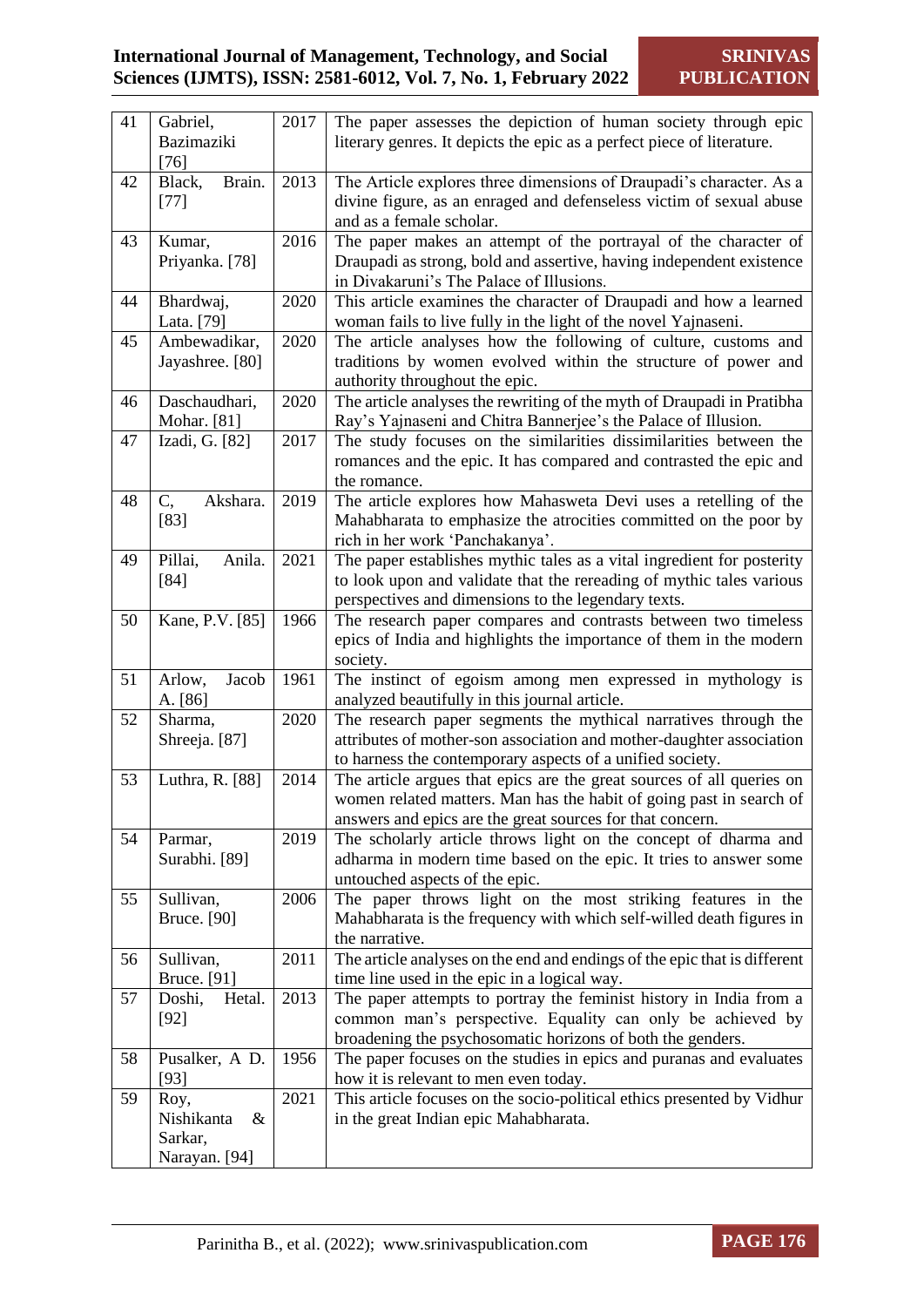| $\vert$ 60 $\vert$ Singh, Vikram. $\vert$ 2017 $\vert$ The article explores how the mythology displays an array of |                                                             |  |  |  |  |  |  |  |  |
|--------------------------------------------------------------------------------------------------------------------|-------------------------------------------------------------|--|--|--|--|--|--|--|--|
| $\sqrt{95}$                                                                                                        | I divergent attitudes towards the characters and incidents. |  |  |  |  |  |  |  |  |

#### **11. CONCLUSION :**

Mythology continues to be the part and parcel of the life of modern man even today. Women's study has gifted greatly by giving expression to the voices of ordinary women and incorporating their issues in the new knowledge. Epics are a very important part of our life. They can explain us the real meaning of life. They teach us how to live life. It has multi voices [96]. The Mahabharata is a maze of a variety of characters and themes. Women played an essential role in it. The role played by women in Mahabharata provides an interesting source of study providing deep insight into their strengths and weaknesses [97]. India is the land which worships all its aspects in the form of female [98]. There is ample of scope to explore in this area. The position of women in the Indian society since the ancient time has been commanding [99].Our epic would remain unexplored and un-researched despite plenty of studies conducted on it. So, there is much scope and it is relevant to contemporary society. Even though we are in the modern era of technology and advancement, gender discrimination is not yet eradicated. The portrayal of women in epics highlight the way their actions generate uncertainty around the transactions on which the patriarchy is based [100]. Women have proved their mettle in all fields, but exploitation and injustice against them are not yet uprooted. In this sense, the bold and beautiful retellings of the epic made their heroines magnificent harbinger of the change. They emerged as radiant and powerful voices that fight boldly towards their injustices and sufferings.

#### **REFERENCES :**

- [1] Berk, Faith (2015). The Role of Mythology as a Cultural Identity and a Cultural Heritage. *Journal of ScienceDirect, 23*(27), 67-68. [Google Scholar](https://scholar.google.com/scholar?hl=en&as_sdt=0%2C5&q=1.%09Berk%2C+Faith.+%282015%29.+%E2%80%9CThe+Role+of+Mythology+as+a+Cultural+Identity+and+a+Cultural+Heritage.%E2%80%9D+Journal+of+ScienceDirect%2C+23%2827%29%2C+67-68.&btnG=)  $x^7$
- [2] Phelan, Kate (2021). Feminism as Epic Theory. *British Journal of Political Science, 2*(1), 1-14*.* [Google Scholar](https://scholar.google.com/scholar?hl=en&as_sdt=0%2C5&q=feminism+as+epic+theory+by+KM+Phelan&btnG=) ×
- [3] Khan, A. K, & Sen, M. (2021). Gender Equality: A Historical Perspective Based on Vedic Literatures. *Review of International Geographical Education, 11*(10), 598-601. [Google Scholar](https://scholar.google.com/scholar?hl=en&as_sdt=0%2C5&q=gender+equality+a+historical+perspective+based+on+vedic+literature&btnG=)<sup> $\lambda$ </sup>
- [4] Karthika, P. (2020). Myths and Markets: Marketability of the queer Mythical Tales by Devadutt Pattanaik. *The Criterion: An International Journal in English, 11*(6), 66-72. [Google Scholar](https://scholar.google.com/scholar?hl=en&as_sdt=0%2C5&q=Myths+and+Markets%3A+Marketability+of+the+Queer+Mythical+Tales+by+Devdutta+Pattanaik&btnG=) ×
- [5] Thaker, Keyur (2011*).* Management Control Insights from the Mahabharata. *International Journal of Indian Culture and Business Management, 4*(4), 377-389. [Google Scholar](https://scholar.google.com/scholar?hl=en&as_sdt=0%2C5&q=Management+control+insights+from+the+mahabharata&btnG=) ×
- [6] Banerjee, Chitra (2018). *The Palace of Illusion*. Picador, India. ISBN: 978-93-86215-96-3. 1-360. [Google Scholar](https://scholar.google.com/scholar?hl=en&as_sdt=0%2C5&q=he+Palace+of+illusion+BK+Chitra+-+London%3A+Pan+Macmillan+Ltd%2C+2009&btnG=) ×
- [7] Gupta, Vipula (2020*). The review of The Palace of Illusion by Chitra Banerjee Divakaruni*. [https://medium.com,](https://medium.com/) retrieved on 12-06-2021
- [8] Akshaya, J. (2020)*.* "Myth and Feminine Identity in Chitra Banerjee Divakaruni' The Palace of Illusions." *Journal of Xi'an University of Architecture and Technology, 12*(5), 3475-3479. [Google Scholar](https://scholar.google.com/scholar?hl=en&as_sdt=0%2C5&q=Myth+and+Feminine+Identity+in+chitra+Banerjee+Divakaruni+The+Palace+of+Illusions&btnG=) ×
- [9] Banerjee, Aditi (2019). *The Curse of Gandhari*. Bloomsbury India. ISBN: 978-93-88002-00-4. 1- 317.
- [10] Kaipa, Prasad. (2014). Making Wise Decisions: Leadership Lessons from Mahabharata. *Journal of Management Development, 33*(8). 836-846. [Google Scholar](https://scholar.google.com/scholar?hl=en&as_sdt=0%2C5&q=making+wise+decisions%3A+leadership+lessons+from+mahabharata&btnG=) ×
- [11] Datta, Sravasti (2019). *Decoding Gabdhari, the Queen of Iron Will.* [https://www.thehindu.com,](https://www.thehindu.com/) retrieved on 14-06-2021.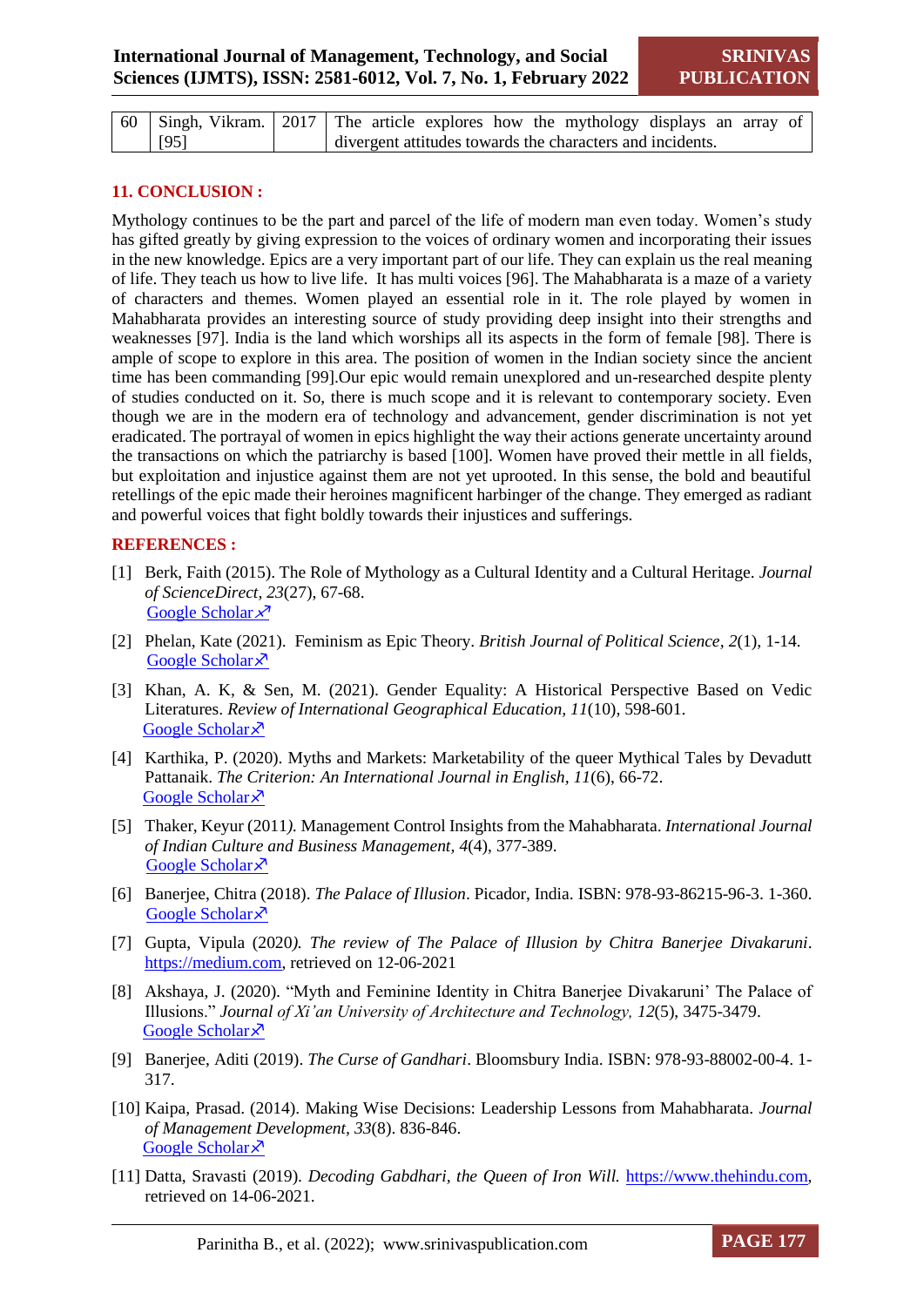- [12] Warden, Harsha (2019). *The Curse of Gandhari by Aditi Banerjee–A Review*. [https://www.indictoday.com.](https://www.indictoday.com/) Retrieved on 15-06-2021.
- [13] Tharu, Rajkumar (2021). The Pacifistic Reading of the Mahabharata. *International Journal of English Language, Literature and Translation Studies, 8*(1), 180-187. [Google Scholar](https://scholar.google.com/scholar?hl=en&as_sdt=0%2C5&q=+Tharu%2C+Rajkumar.+%E2%80%9CThe+Pacifistic+Reading+of+the+Mahabharata.%E2%80%9D+7.&btnG=) ×
- [14] Kane Kavita (2017). *The Fisher Queen's Dynasty*. Westland Publication ltd, New Delhi. ISBN: 978-93-86850-17-1. pp 1-316. [Google Scholar](https://scholar.google.com/scholar?hl=en&as_sdt=0%2C5&q=Kane+Kavita++The+Fisher+Queen%E2%80%99s+Dynasty.&btnG=) ×
- [15] Ravi, Runoo (2019). Power Struggle and Political Games in the Mahabharata: A Brief Study through Select Characters. *The Criterion: An International Journal in English*, *10*(1), 36-47. [Google Scholar](https://scholar.google.com/scholar?hl=en&as_sdt=0%2C5&scioq=Chatur%2C+Krishna.+%26+S%2C+Lavanya.+%282019%29.+%E2%80%9CSatyavati%3A+The+Enigmatic+Women+in+Kavita+Kane%E2%80%99s+The+Fisher+Queen%E2%80%99s+Dynasty.%E2%80%9DInternational+Journal+of+Psychosocia) ×
- [16] Mahadevan, Madhavi (2016). *The Kaunteyas.* Tranquebar Press, New Delhi. ISBN: 978-93- 86224-18-7. Pp 1-389.
- [17] Gosh, Baisakhi (2021)). Anecdote of Woman Study and Woman-hood in Mahabharata: A Critical Study. *Journal of Xi'an of Architecture and Technology*, *13*(5), 520-525. [Google Scholar](https://scholar.google.com/scholar?hl=en&as_sdt=0%2C5&q=Anecdote+of+Woman+%26+Woman-hood+in+Mahabharata%3A+A+Critical+Study&btnG=) ×
- [18] Singh, Kudeep (2020). Retelling of Uruvi in the Mahabharata: Kavita Kane's Karna's Wife: The Outcast's Queen*. Journal of Interdisciplinary Cycle Research, 12(*8), 764-768. [Google Scholar](https://scholar.google.com/scholar?hl=en&as_sdt=0%2C5&q=Retelling+of+Uruvi+in+the+Mahabharata%3A++Kavita+Kane%E2%80%99s+Karna%E2%80%99s+Wife%3A+The+Outcast%E2%80%99s+Queen&btnG=) ×
- [19] Priya, Rashmi (2020). Women Characters in Kavita Kane's Karna's Wife: An outcast's Queen: A Feminist Perspective. *The Refereed and Peer Review International Journal, 7*(89), 60-63. [Google Scholar](https://scholar.google.com/scholar?hl=en&as_sdt=0%2C5&q=+Women+Characters+in+Kavita+Kane%27s+Karna%27s+Wife%3A+An+Outcaste+Queen%3A+A+Feminist+Perspective&btnG=) ×
- [20] Pattanaik, Devdutta (2010). *Jaya Mahabharata*. Penguin Random House India. ISBN: 9780143104254. Pp 1-345. [Google Scholar](https://scholar.google.com/scholar?hl=en&as_sdt=0%2C5&q=Pattanaik%2C+Devdutta.+Jaya%3A+An+Illustrated+Retelling+of+the+Mahabharata.+&btnG=) ×
- [21] Lutgendrof, Philip (2012). Epic Nation: Reimaging the Mahabharata in the Age of the Empire. *Journal of Contemporary Asia, 42*(2), 338-340. [Google Scholar](https://scholar.google.com/scholar?hl=en&as_sdt=0%2C5&q=Epic+Nation%3A+Reimagining+the+Mahabharata+in+the+Age+of+the+Empire&btnG=) ×
- [22] Jamison, Stephanie (2008). Gender and Narrative in Mahabharata*. Journal of American Oriental*, *128*(02), 392-395. [Google Scholar](https://scholar.google.com/scholar?hl=en&as_sdt=0%2C5&q=Gender+and+Narrative+in+the+Mahabharata+jamison+stephanie&oq=Gender+and+Narrative+in+the+Mahabharata+Jamison%2C+Stepha) ×
- [23] Simon, Brodbeck & Brian Black (2007). *Gender and Narrative in the Mahabharata*. Routledge Hindu Studies Series, London, pp 97-165. [Google Scholar](https://scholar.google.com/scholar?hl=en&as_sdt=0%2C5&q=Gender+and+Narrative+in+the+Mahabharata+Simon+Brodbeck&btnG=) ×
- [24] Berk, Faith (2016)*.* The Role of Mythology as a Cultural Identity and a Cultural Heritage. *The Journal of Aesthetics and Art Criticism, 48*(4), 395-408. [Google Scholar](https://scholar.google.com/scholar?hl=en&as_sdt=0%2C5&q=Berk%2C+Faith.+%282016%29.+%E2%80%9CThe+Role+of+Mythology+as+a+Cultural+Identity+and+a+Cultural+Heritage.%E2%80%9DThe+Journal+of+Aesthetics+and+Art+Criticism%2C+48%284%29%2C+395-408.&btnG=) ×
- [25] Izadi Gholam (2017). Heroic Legends and Epic. *Journal of History Culture and Art Research*, *6*(1), 602-616. [Google Scholar](https://scholar.google.com/scholar?hl=en&as_sdt=0%2C5&q=Izadi+Gholam.+%282017%29.+%E2%80%9CHeroic+Legends+and+Epic.%E2%80%9DJournal+of+History+Culture+and+Art+Research%2C+6%281%29%2C+602-616.&btnG=) ×
- [26] Dixon, K, Violet (2011). Western Feminism in a Global Perspective*. INQUIRIES Journal*, *3*(2), 88-99. [Google Scholar](https://scholar.google.com/scholar?hl=en&as_sdt=0%2C5&q=Dixon%2C+K%2C+Violet.+%282011%29.+%E2%80%9CWestern+Feminism+in+a+Global+Perspective.%E2%80%9D+INQUIRIES+Journal%2C+3%282%29%2C+88-99.&btnG=) ×
- [27] Kaur, Rajpal (2016). Feminism: Introduction and Aims. *Imperial Journal of Interdisciplinary Research (IJIR)*. *2*(6), 64-72. [Google Scholar](https://scholar.google.com/scholar?hl=en&as_sdt=0%2C5&q=Kaur%2C+Rajpal.+%E2%80%9CFeminism%3A+Introduction+and+Aims.%E2%80%9D+&btnG=) ×
- [28] Chaudhari, Maitrayee (2012). Feminism in India: The Tale and its Telling." *Journal of Dans Revue Tiers Monde*, *12*(1), 19-30.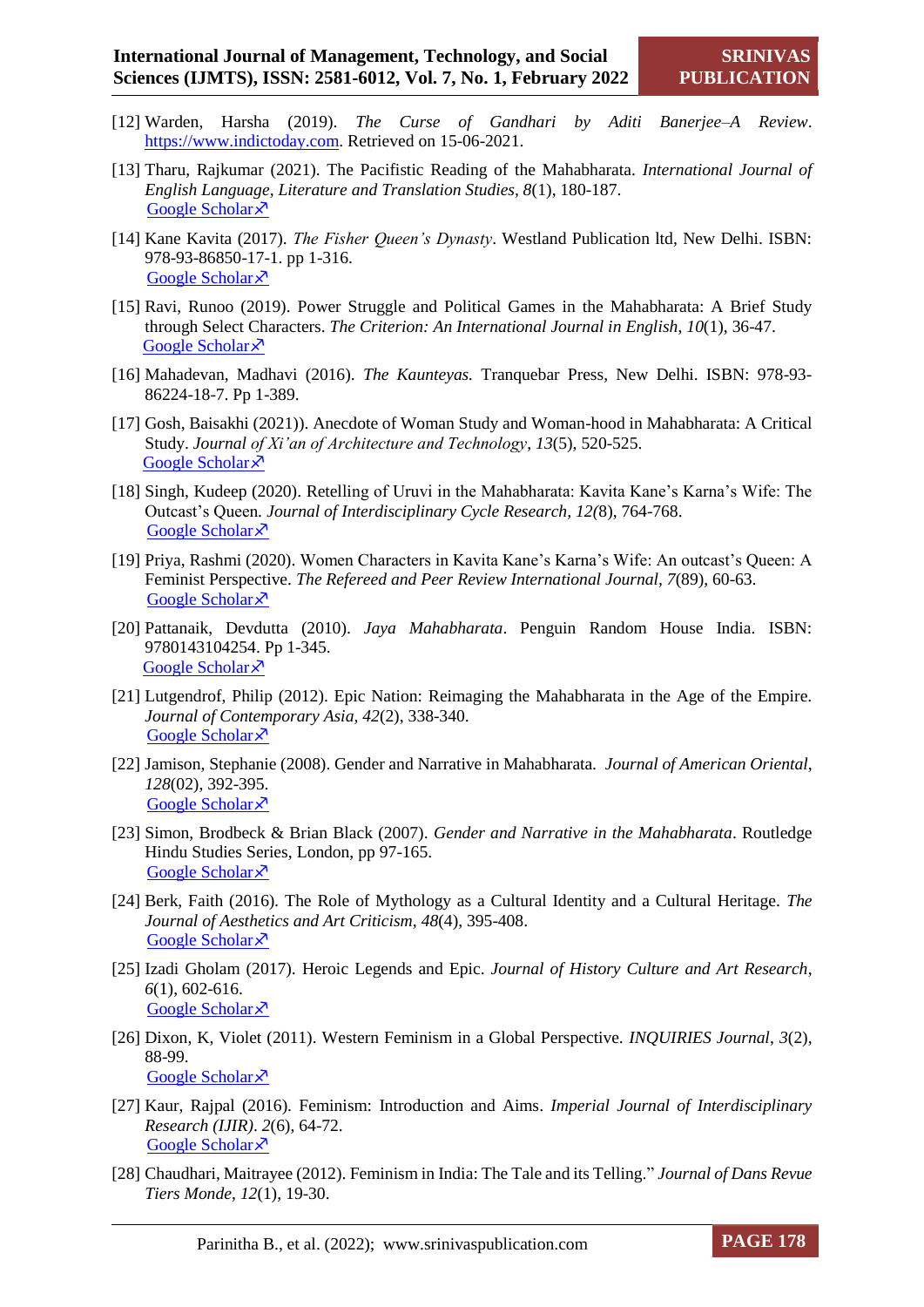[Google Scholar](https://scholar.google.com/scholar?hl=en&as_sdt=0%2C5&q=Chaudhari%2C+Maitrayee.+%282012%29.+%E2%80%9CFeminismin+India%3A+The+Tale+and+its+Telling.%E2%80%9D+Journal+of+Dans+Revue+Tiers+Monde%2C+12%281%29%2C+19-30.+&btnG=) ×

- [29] Parashar, Swati (2017)*.* Feminism and Postcolonialism*:* (En) gendering Encounters. *Journal of Postcolonial Studies, 19*(4), 36-48. [Google Scholar](https://scholar.google.com/scholar?hl=en&as_sdt=0%2C5&q=Parashar%2C+Swati.+%282017%29.+%E2%80%9CFeminism+and+Postcolonialism%3A+%28En%29gendering+Encounters.%E2%80%9DJournal+of+Postcolonial+Studies%2C+19%284%29%2C+36-48.+&btnG=)<sup> $\lambda$ </sup>
- [30] Roseneil, Sasha (1999). Postmodern Feminist Politics. *The European Journal of Women's studies, 6*(2),161-182. [Google Scholar](https://scholar.google.com/scholar?hl=en&as_sdt=0%2C5&q=Roseneil%2C+Sasha.+%281999%29.+%E2%80%9CPostmodern+Feminist+Politics.%E2%80%9D+The+European+Journal+of+Women%E2%80%99s+studies%2C+6%282%29%2C161-182.+&btnG=) ×
- [31] Narain, Seema (2014). Gender in International Relations: Feminist Perspectives of J. Ann Tickner. *Indian Journal of Gender Studies*, *21*(2), 179-197. [Google Scholar](https://scholar.google.com/scholar?hl=en&as_sdt=0%2C5&q=Journal+article+on+Gender+in++International++Relations%3A+Feminist++Perspectives+of++J.+ann+tickner+by+S+Narain&btnG=) ×
- [32] Brunell, Laura & Burkett Elinor (2019). *Feminism*. Encyclopedia Britannica*.*  [https://www.britannica.com,](https://www.britannica.com/) retrieved on 18-06-2021.
- [33] Mambrol, Nasrullah (2018). *Postmodernism and Feminism.* Literary Theory and Criticism. [https://literariness.org,](https://literariness.org/) retrieved on 20-06-2021.
- [34] Foucault, Michel (1980). *Power/Knowledge: Selected Interviews and Other Writings 1972-1977*. Ed. Colin Gorden, London: Harvest Press. pp 95-99. [Google Scholar](https://scholar.google.com/scholar?hl=en&as_sdt=0%2C5&q=Foucault%2C+Michel.+%281980%29.+Power%2FKnowledge%3A+Selected+Interviews+and+Other+Writings+1972-1977.+Ed.+Colin+Gorden%2C+London%3A+Harvest+Press.+pp+98-99.&btnG=) ×
- [35] Jekins, Katy & Sweetman, Caroline (2019). Introduction: Feminist Values in Research. *Journal of Gender and Development*, *27*(3), 415-425. [Google Scholar](https://scholar.google.com/scholar?hl=en&as_sdt=0%2C5&q=Jekins%2C+Katy+%26+Sweetman%2C+Caroline.+%282019%29.+%E2%80%9CIntroduction%3A+Feminist+Values+in+Research.%E2%80%9D+Journal+of+Gender+and+Development%2C+27%283%29%2C+415-425.&btnG=) ×
- [36] Fitzgerald, J. L. (2003). The Many Voices of the Mahabharata. *Journal of the American Oriental Society*, *123*(4), 803-818. [Google Scholar](https://scholar.google.com/scholar?hl=en&as_sdt=0%2C5&q=Fitzgerald+The+Many+Voices+of+the+Mahabharata&btnG=) ×
- [37] Dowd, Joseph. (2011). Maximizing Dharma: Krishna's Consequentialism in the Mahabharata. *Praxis, 3*(01), 33-50. [Google Scholar](https://scholar.google.com/scholar?hl=en&as_sdt=0%2C5&q=Dowd%2C+Joseph.+%282011%29.+%E2%80%9CMaximizing+Dharma%3A+Krishna%E2%80%99s+Consequentialism+in+the+Mahabharata%E2%80%9D.+Praxis%2C+3%2801%29%2C+33-50.&btnG=)  $\lambda$
- [38] Pillai, Anila (2021). Myth Theory: A Study towards Mythic Tale & It's Reach in Today's Life. *International Journal of English Language, Literature in Humanities, 9*(9), 8-21. [Google Scholar](https://scholar.google.com/scholar?hl=en&as_sdt=0%2C5&q=Pillai%2C+A.+A.%2C+%26+Kaushal%2C+U.+Myth+Theory%3A+A+Study+towards+Mythic+Tale+%26+It%E2%80%99s+Reach+in+Today%E2%80%99s+Life&btnG=) ×
- [39] Yadav, Bir Singh (2013). Building and Breaking Illusions in Patriarchal Universe: An Explorative Insight into Chitra Banerjee Divakaruni's the Palace of Illusions. *Labyinth*: *An International Refereed Journal of Postmodern Studies, 4*(1), 103-112*.* [Google Scholar](https://scholar.google.com/scholar?hl=en&as_sdt=0%2C5&q=Building+and+Breaking+Illusions+in+Patriarchal+Universe%3A+An+Explorative+Insight+into+Chitra+Banerjee+Divakaruni%27s+The+Palace+of+Illusions.&btnG=) ×
- [40] Lakshmi, K. (2011). The Implications of Sthitaprajnatva in the Context of Self and Psychological Well-being: A Character Study from the Mahabharata. *Indian Journal of Health and Wellbeing Thought, 2*(5), 960-963*.* [Google Scholar](https://scholar.google.com/scholar?hl=en&as_sdt=0%2C5&q=The+Implications+of+Sthitaprajnatva+in+the+Context+of+Self+and+Psychological+Well-Being%3AA+Character+Study+from+the+Mahabharata&btnG=) ×
- [41] Bailey, Greg (2007). Humanistic Elements in the Mahabharata. *Journal of South Asian Studies, 16*(1), 1-23*.* [Google Scholar](https://scholar.google.com/scholar?hl=en&as_sdt=0%2C5&q=Humanistic+elements+in+the+Mahabharata+Greg+Bailey&btnG=) ×
- [42] Majirana, Jasvantbhai *(2019).* An Analytical Study of Mahabharata as an Epic. *Journal of Emerging Technologies and Innovative Research, 6*(04), 8-11. [Google Scholar](https://scholar.google.com/scholar?hl=en&as_sdt=0%2C5&q=Majirana%2C+Jasvantbhai.+%282019%29.+%E2%80%9CAn+Analytical+Study+of+Mahabharata+as+an+Epic%E2%80%9D.+Journal+of+Emerging+Technologies+and+Innovative+Research%2C+6%2804%29%2C+8-11.+&btnG=) ×
- [43] Agarwal, Komal (2017). Draupadi Jeopardizing Jurisprudence: A Critical Analysis of Dharma as Law in the Light of Draupadi's Questions in the Sabha. *Rupkatha Journal on Interdisciplinary Studies in Humanities, 9*(01), 133-139. [Google Scholar](https://scholar.google.com/scholar?hl=en&as_sdt=0%2C5&q=Agarwal%2C+Komal.+%282017%29.+%E2%80%9CDraupadi+Jeopardizing+Jurisprudence%3A+A+Critical+Analysis+of+Dharma+as+Law+in+the+Light+of+Draupadi%E2%80%99s+Questions+in+the+Sabha%E2%80%9D.+Rupkatha+Journal+) ×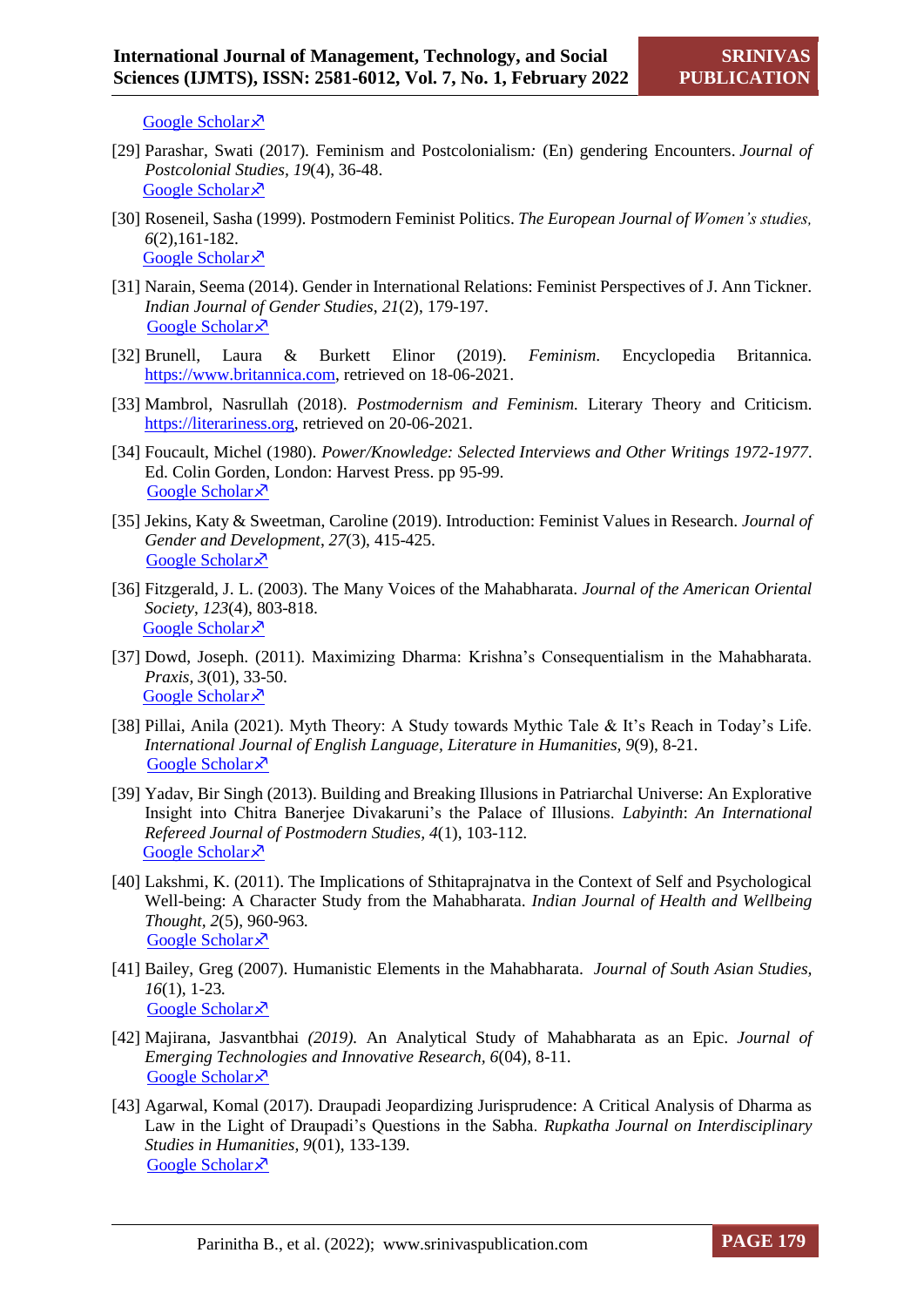- [44] Gupta, Princi & Singh, Nisha (2019). A Comparative Study of the Strategies and Lessons of Two Great Indian Epics: Mahabharata and Ramayana. *International Journal of Research in Engineering IT and Social Sciences, 9*(2), 310-316. [Google Scholar](https://scholar.google.com/scholar?hl=en&as_sdt=0%2C5&q=A+Comparative+Study+of+the+Strategies+and++Lessons+of+Two+Great+Indian+Epics%3A++Mahabharata+and+Ramayana&btnG=) ×
- [45] Singh, Anita (2009). Aesthetics of Indian Feminist Theatre. *Rupkatha Journal of Interdisciplinary Studies in Humanities, 11*(02), 150-170. [Google Scholar](https://scholar.google.com/scholar?hl=en&as_sdt=0%2C5&q=Singh%2C+Anita.+%282009%29.+%E2%80%9CAesthetics+of+Indian+Feminist+Theatre%E2%80%9D.++Rupkatha+Journal+of+Interdisciplinary+Studies+in+Humanities%2C+11%2802%29%2C+150-170.+&btnG=) ×
- [46] Mistra, D. (2021). Digitization of Texts: An Analysis with References Indian Epic Mahabharata. *SPAST Abstracts, 1*(01), 115-116. [Google Scholar](https://scholar.google.com/scholar?hl=en&as_sdt=0%2C5&q=Mistra%2C+D.+%282021%29.+%E2%80%9CDigitization+of+Texts%3A+An+Analysis+with+References+Indian+Epic+Mahabharata%E2%80%9D.+SPAST+Abstracts%2C+1%2801%29%2C+115-116.+&btnG=)<sup> $\lambda$ </sup>
- [47] Banerjee, S & Singh, Rajni (2015). Becoming Krishna: Panchali's Quest in Chitra Banerjee Divakaruni's the Palace of Illusions". *Rupkatha Journal on Interdisciplinary Studies in Humanities, 7*(03), 186-195*.* [Google Scholar](https://scholar.google.com/scholar?hl=en&as_sdt=0%2C5&q=47.%09Singh%2C+Rajni.+%282015%29.+%E2%80%9CBecoming+Krishna%3A+Panchali%E2%80%99s+Quest+in+Chitra+Banerjee+Divakaruni%E2%80%99s+The+Palace+of+Illusions%E2%80%9D.+Rupkatha+Journal+on+Interdisciplinary+) ×
- [48] Bhardwaj, Lata. (2020). Feminism in Mahabharata: The Unheard Voice of Draupadi. *International Journal of Research and Analytical Reviews (IJRAR), 7*(01), 441-445. [Google Scholar](https://scholar.google.com/scholar?hl=en&as_sdt=0%2C5&q=Bhardwaj%2C+Lata.+Feminism+in+Mahabharata%3A+The+Unheard+Voice+of+Draupadi.+&btnG=)<sup> $\lambda$ </sup>
- [49] Sharma, Bandana (2017). The Mahabharata: A Journey to Enlightenment. *The Criterion: An International Journal in English, 8*(6), 100-118. [Google Scholar](https://scholar.google.com/scholar?hl=en&as_sdt=0%2C5&q=The+Mahabharata%3A+A+Journey+to+Enlightenment&btnG=) ×
- [50] Leavitt, John (1988). A Mahabharata Story from the Kumaon Hills. *HIMALAYA, 8*(02), 1-13. [Google Scholar](https://scholar.google.com/scholar?hl=en&as_sdt=0%2C5&q=50.%09Leavitt%2C+John.+%281988%29.+%E2%80%9CA+Mahabharata+Story+from+the+Kumaon+Hills%E2%80%9D.+HIMALAYA%2C+8%2802%29%2C+1-13.+&btnG=)<sup> $\lambda$ </sup>
- [51] Vemsani, Lavanya (2021). Satyavati: Ferrier of the Family. *Journal of Feminine Journey's of the Mahabharata, 2*(1), 23-42. [Google Scholar](https://scholar.google.com/scholar?hl=en&as_sdt=0%2C5&q=Satyavati%3A+Ferrier+of+the+Family+L+Vemsani&btnG=) ×
- [52] Rajpurohit, Niranjan (2020). Leadership Lessons from the Ancient Indian Epic of Mahabharata. *PalArch's Journal of Archeology of Egypt/Egyptology, 17*(6), 426-431*.* [Google Scholar](https://scholar.google.com/scholar?q=Rajpurohit,+Niranjan.+(2020).+%E2%80%9CLeadership+Lessons+from+the+Ancient+Indian+Epic+of+Mahabharata%E2%80%9D.+PalArch%E2%80%99s+Journal+of+Archeology+of+Egypt/Egyptology,+17(6),+426-431.+&hl=en&as_sdt=0,5)<sup> $\lambda$ </sup>
- [53] Fitzgerald, James (1983). The Great Epic of India as Religious Rhetoric: A Fresh Look at the Mahabharata. *Journal of the American Academy of Religion, 51*(4), 611-630*.* [Google Scholar](https://scholar.google.com/scholar?q=The+Great+Epic+of+India+as+Religious+Rhetoric:+A+Fresh+Look+at+the+%22Mah%C4%81bh%C4%81rata%22+James+L.+Fitzgerald&hl=en&as_sdt=0,5) ×
- [54] Brodbeck, Simon (2010). Stri: Women in Epic Mahabharata. *Indo-Iranian Journal, 53*(01), 89-94. [Google Scholar](https://scholar.google.com/scholar?hl=en&as_sdt=0%2C5&q=Reviewed+Work%3A+Str%C4%AB%3A+Women+in+Epic+Mah%C4%81bh%C4%81rata+by+Kevin+McGrath+Review+by%3A+Simon+Brodbeck&btnG=) ×
- [55] Pal, Pratapaditya (2016). A Mahabharata of a History of Ancient India. *Sage Journals of Indian Historical Review, 43*(02), 316-325. [Google Scholar](https://scholar.google.com/scholar?hl=en&as_sdt=0%2C5&q=+A+Mahabharata+of+a+History+of+Ancient+India++&btnG=) ×
- [56] Gupta, Princi (2019). A Comparative Study of the Strategies and Lessons of Two Great Indian Epics: Ramayana and Mahabharata. *International Journal of Research in Engineering, IT and Social Sciences, 9*(special Issue), 310-318. [Google Scholar](https://scholar.google.com/scholar?hl=en&as_sdt=0%2C5&q=Gupta%2C+Princi++A+Comparative+Study+of+the+Strategies+and+Lessons+of+Two+Great+Indian+Epics%3A+Ramayana+and+Mahabharata+&btnG=) ×
- [57] Asthana, Ashwini (2019), Investigating Mahabharata through Inscriptions. *Research Journal of Humanities and Social Science, 10*(04), 1113-1119. [Google Scholar](https://scholar.google.com/scholar?hl=en&as_sdt=0%2C5&q=Asthana%2C+Ashwini.+%282019%29%2C+%E2%80%9CInvestigating+Mahabharata+through+Inscriptions%E2%80%9D.+Research+Journal+of+Humanities+and+Social+Science%2C+10%2804%29%2C+1113-1119.+&btnG=)<sup> $\lambda$ </sup>
- [58] Elizabeth, Motswapong (2017). Understanding Draupadi as a Paragon of Gender and Resistance. *Stellenbosch Theological Journal (STJ), 3*(03), 477-492. [Google Scholar](https://scholar.google.com/scholar?hl=en&as_sdt=0%2C5&q=Elizabeth%2C+Motswapong.+%282017%29.+%E2%80%9CUnderstanding+Draupadi+as+a+Paragon+of+Gender+and+Resistance%E2%80%9D.+Stellenbosch+Theological+Journal+%28STJ%29%2C+3%2803%29%2C+477-492.+&btnG=) ×
- [59] Vat, Kranti (2016). Status and Sufferings in the Life of Draupadi in Mahabharata. *International Journal of Research in economics and Social Sciences, 6*(12), 34-43.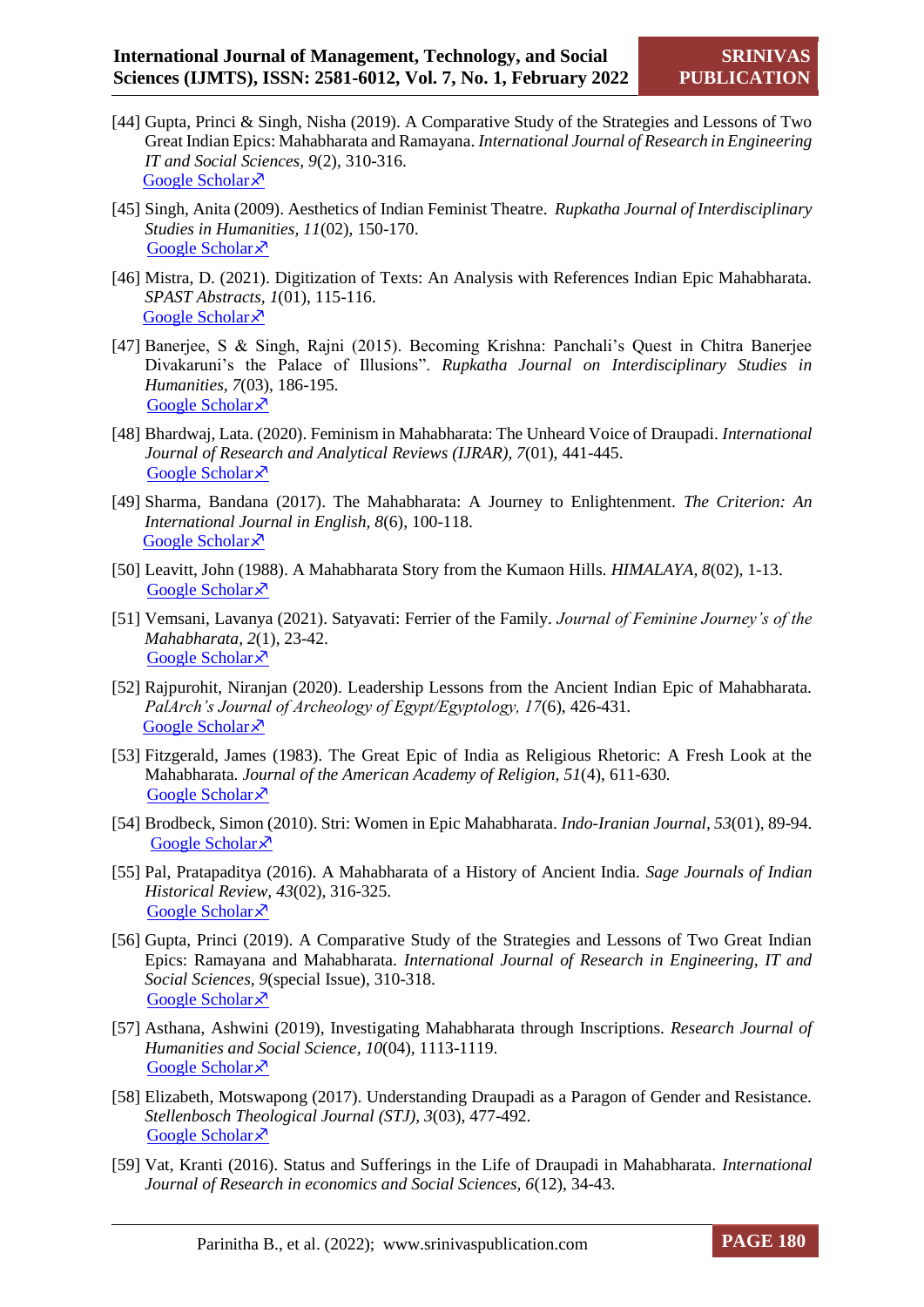[Google Scholar](https://scholar.google.com/scholar?hl=en&as_sdt=0%2C5&q=Vat%2C+Kranti.+%282016%29.+%E2%80%9CStatus+and+Sufferings+in+the+Life+of+Draupadi+in+Mahabharata%E2%80%9D.+International+Journal+of+Research+in+economics+and+Social+Sciences%2C+6%2812%29%2C+34-43.+&bt) ×

- [60] Maitra, Trina (2016). Gender-Bending in the Mahabharata: Questioning Fixed Notions of Identity. *Ashvamegh, 6*(17), 35-48*.* [Google Scholar](https://scholar.google.com/scholar?hl=en&as_sdt=0%2C5&q=Maitra%2C+Trina.+%282016%29.+%E2%80%9CGender-Bending+in+the+Mahabharata%3A+Questioning+Fixed+Notions+of+Identity%E2%80%9D.+Ashvamegh%2C+6%2817%29%2C+35-48.+&btnG=) ×
- [61] Bose, Arunabha (2017). Motherhood and Mourning in Kunti and the Nishadin. *Bharatiya Praja, An Interdisciplinary Journal of Indian Studies, 2*(02), 1-8. [Google Scholar](https://scholar.google.com/scholar?hl=en&as_sdt=0%2C5&q=Bose%2C+Arunabha.+%282017%29.+%E2%80%9CMotherhood+and+Mourning+in+Kunti+and+the+Nishadin%E2%80%9D.+Bharatiya+Praja%2C+An+Interdisciplinary+Journal+of+Indian+Studies%2C+2%2802%29%2C+1-8.+&btnG=) ×
- [62] Mandal, Aparna (2021). The Environmental Philosophy in the Mahabharata: The Defilement of Khandavana and Draupadi. *International Journal of Research in Humanities, Arts and Literature (IJRHAL), 9*(6), 65-72*.*  [Google Scholar](https://scholar.google.com/scholar?hl=en&as_sdt=0%2C5&q=Mandal%2C+Aparna.+%282021%29.+%E2%80%9CThe+Environmental+Philosophy+in+the+Mahabharata%3A+The+Defilement+of+Khandavana+and+Draupadi%E2%80%9D.+International+Journal+of+Research+in+Humanities%2C+Arts+an) ×
- [63] Das, Saptorshi (2014). Vyasa's Draupadi: A Feminist Representation. *International Journal of Gender and Women's Studies, 2*(02), 223-231. [Google Scholar](https://scholar.google.com/scholar?hl=en&as_sdt=0%2C5&q=Das%2C+Saptorshi.+%282014%29.+%E2%80%9CVyasa%E2%80%99s+Draupadi%3A+A+Feminist+Representation%E2%80%9D.+International+Journal+of+Gender+and+Women%E2%80%99s+Studies%2C+2%2802%29%2C+223-231.+&btnG=) ×
- [64] Singh, Kavita (2015). Draupadi: A Compassionate Protagonist. *International Journal of English Literature and Linguistics, 2*(01), 103-105. Google [Scholar](https://scholar.google.com/scholar?hl=en&as_sdt=0%2C5&q=Singh%2C+Kavita.+%282015%29.+%E2%80%9CDraupadi%3A+A+Compassionate+Protagonist%E2%80%9D.+International+Journal+of+English+Literature+and+Linguistics%2C+2%2801%29%2C+103-105.+&btnG=) ×
- [65] Hampamma, G. (2013). Women of Mahabharata: Perspective of Shashi Despande. *International Journal of Physics and Social Sciences), 3*(9), 27-35. [Google Scholar](https://scholar.google.com/scholar?hl=en&as_sdt=0%2C5&q=+Women+of+the+Mahabharatha%3A+Perspective+of+Shashi+Deshpande&btnG=) ×
- [66] Chandrasekhar, B. S. (1983). Mahabharata in the Modern Idiom. *Indian Literature, 26*(3), 92-95. [Google Scholar](https://scholar.google.com/scholar?hl=en&as_sdt=0%2C5&q=Mahabharata+in+the+Modern+Idiom+B.S.+Chandrasekhar&btnG=) ×
- [67] Dhand, Arti (2004). The Subversive Nature of Virtue in the Mahabharata: A Tale about Women, Smelly Asetics and God. *Journal of the American Academy of Religion, 72*(01), 33-58*.* [Google Scholar](https://scholar.google.com/scholar?hl=en&as_sdt=0%2C5&q=Dhand%2C+Arti.+%282004%29.+%E2%80%9CThe+Subversive+Nature+of+Virtue+in+the+Mahabharata%3A+A+Tale+about+Women%2C+Smelly+Asetics+and+God%E2%80%9D.+Journal+of+the+American+Academy+of+Religion%2C+72%2801%25) ×
- [68] Hemphill, Linda (2012). Women of the Mahabharata: The Question of Truth. *Journal of South Asian Studies. 35*(03), 765-766. [Google Scholar](https://scholar.google.com/scholar?hl=en&as_sdt=0%2C5&q=Hemphill%2C+Linda.+%282012%29.+%E2%80%9CWomen+of+the+Mahabharata%3A+The+Question+of+Truth%E2%80%9D.+Journal+of+South+Asian+Studies.+35%2803%29%2C+765-766.+&btnG=) ×
- [69] Chaudhary, Ritu (2020). Identifying Gender Dichotomy and Obscure Self in Chitra Divakaruni's Novel the Palace of Illusions. *European Journal of Molecular and Clinical Medicine, 7*(03), 1-7. [Google Scholar](https://scholar.google.com/scholar?hl=en&as_sdt=0%2C5&q=Chaudhary%2C+Ritu.+%282020%29.+%E2%80%9CIdentifying+Gender+Dichotomy+and+Obscure+Self+in+Chitra+Divakaruni%E2%80%99s+Novel+The+Palace+of+Illusions%E2%80%9D.+European+Journal+of+Molecular+and+Clinical+) ×
- [70] Black, Brian (2011). Stri: Women in the Mahabharata. *Journal of Asian Studies, 70*(01), 282-284. [Google Scholar](https://scholar.google.com/scholar?hl=en&as_sdt=0%2C5&q=Black%2C+Brian.+%282011%29.+%E2%80%9CWomen+in+the+Mahabharata%E2%80%9D.+Journal+of+Asian+Studies%2C+70%2801%29%2C+282-284.+&btnG=) ×
- [71] Jenkins, Katy (2019). "Introduction: Feminist Values in Research". *Journal of Gender and Development, 27*(03), 415-425. [Google Scholar](https://scholar.google.com/scholar?hl=en&as_sdt=0%2C5&q=Jenkins%2C+Katy.+%282019%29.+%E2%80%9CIntroduction%3A+Feminist+Values+in+Research%E2%80%9D.+Journal+of+Gender+and+Development%2C+27%2803%29%2C+415-425.+&btnG=) ×
- [72] Ghosal, Sarbani (2005). Major Trends of Feminism in India. *The Indian Journal of Political Sciences, 66*(04), 793-812. [Google Scholar](https://scholar.google.com/scholar?hl=en&as_sdt=0%2C5&q=Ghosal%2C+Sarbani.+%282005%29.+%E2%80%9CMajor+Trends+of+Feminism+in+India%E2%80%9D.+The+Indian+Journal+of+Political+Sciences%2C+66%2804%29%2C+793-812.+&btnG=) ×
- [73] Pande, Rekha (2018). The History of Feminism and Doing Gender in India. *Revista Estudos Feminists, 26*(3), 1-17. [Google Scholar](https://scholar.google.com/scholar?hl=en&as_sdt=0%2C5&q=Pande%2C+Rekha.+%282018%29.+%E2%80%9CThe+History+of+Feminism+and+Doing+Gender+in+India%E2%80%9D.+Revista+Estudos+Feminists%2C+26%283%29%2C+1-17.+&btnG=) ×
- [74] Rai, Bharathi (2021). An Exploration of Karna's Last Days through the Prism of Aristotle's Hamartia. *International Journal of Management, Technology and Social Sciences (IJMTS), 6*(2), 133-146. [Google Scholar](https://scholar.google.com/scholar?hl=en&as_sdt=0%2C5&q=Rai%2C+Bharathi.+%282021%29.+%E2%80%9CAn+Exploration+of+karna%E2%80%99s+Last+Days+through+the+Prism+of+Aristotle%E2%80%99s+Hamartia%E2%80%9D.+International+Journal+of+Management%2C+Technology+and+Soci) ×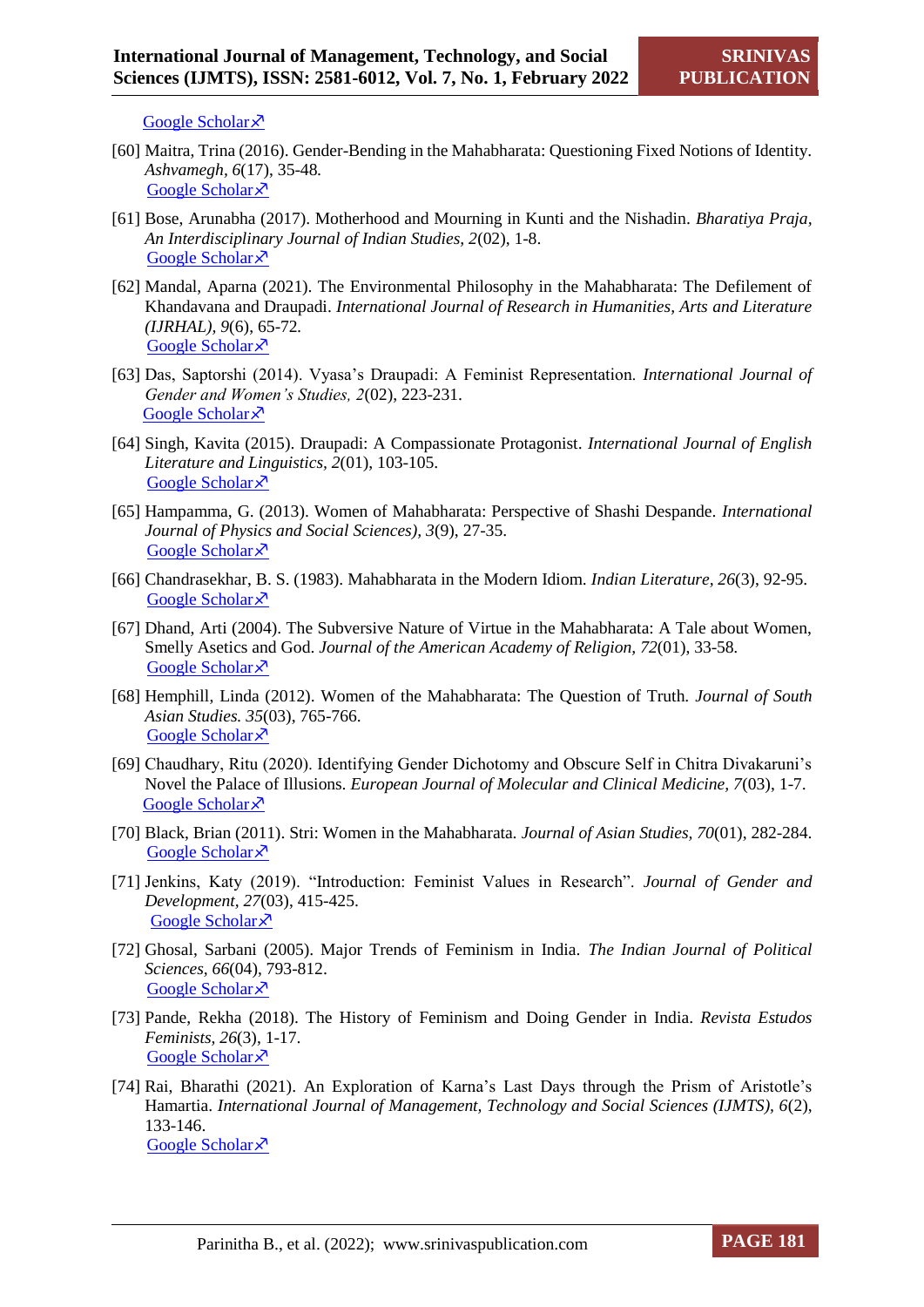- [75] Rai, Bharathi (2021). Re-inventing Karna of the Mahabharata with a Renewed Perspectives- A Review of Literature. *International Journal of Management, Technology and Social Sciences (IJMTS), 6*(2), 75-87. [Google Scholar](https://scholar.google.com/scholar?hl=en&as_sdt=0%2C5&q=Rai%2C+Bharathi.+%282021%29.+%E2%80%9CRe-inventing+Karna+of+the+Mahabharata+with+a+Renewed+Perspectives-+A+Review+of+Literature%E2%80%9D.+International+Journal+of+Management%2C+Technology+and+Social+S) ×
- [76] Gabriel, Bazimaziki (2017). Depiction of Human Society Through Epic Literary Genres. *International Journal of English and Literature, 8*(5), 63-73*.* [Google Scholar](https://scholar.google.com/scholar?hl=en&as_sdt=0%2C5&q=Gabriel%2C+Bazimaziki.+%282017%29.+%E2%80%9CDepiction+of+Human+Society+Through+Epic+Literary+Genres%E2%80%9D.+International+Journal+of+English+And+Literature%2C+8%285%29%2C+63-73.+&btnG=) ×
- [77] Black, Brain (2013). Draupadi in the Mahabharata. *Religion Compass, 7*(5), 169-178. [Google Scholar](https://scholar.google.com/scholar?hl=en&as_sdt=0%2C5&q=Black%2C+Brain.+%282013%29.+%E2%80%9CDraupadi+in+the+Mahabharata%E2%80%9D.+Religion+Compass%2C+7%285%29%2C+169-178.+&btnG=) ×
- [78] Kumar, Priyanka (2016). Chitra Banerjee Divakaruni's The Palace of Illusions: Revisiting the Epic through the Eyes of an Extraordinary Woman. *Research Journal of English Language and Literature, 4(*1), 432-434. [Google Scholar](https://scholar.google.com/scholar?hl=en&as_sdt=0%2C5&q=CHITRA+BANERJEE+DIVAKARUNI%E2%80%99S+THE+PALACE+OF+ILLUSIONS%3A+REVISITING+THE+EPIC++THROUGH+THE+EYES+OF+AN+EXTRAORDINARY+WOMAN&btnG=) ×
- [79] Bhardwaj, Lata (2020). Feminism in Mahabharata: The Unheard Voice of Draupadi. *International Journal of Research and Analytical Reviews, 7*(1), 441-445. [Google Scholar](https://scholar.google.com/scholar?hl=en&as_sdt=0%2C5&q=%E2%80%9CFEMINISM+IN+MAHABHARATA%3A+THE++UNHEARD+VOICE+OF+DRAUPADI%E2%80%9D&btnG=) ×
- [80] Ambewadikar, Jayashree. (2000). Women, Selfhood and Social Institutions: A Study of Epic of Mahabharata. *Serials Journals, 97*(26), 495-506*.* [Google Scholar](https://scholar.google.com/scholar?hl=en&as_sdt=0%2C5&q=Ambewadikar%2C+Jayashree++Women%2C+Selfhood+and+Social+Institutions%3A+A+Study+of+Epic+of+Mahabharata+&btnG=) ×
- [81] Daschaudari, Mohar (2020). Re-Writing the Myth of Draupadi in Pratibha Ray's Yajnaseni and Chitra Bannerjee's The Palace of Illusion. *Athens Journal of Philology, 7*(3), 171-188*.* [Google Scholar](https://scholar.google.com/scholar?hl=en&as_sdt=0%2C5&q=M+Daschaudhuri++Re-Writing+the+Myth+of+Draupadi+in+Pratibha+Ray%E2%80%99s+Yajnaseni+and+Chitra+Bannerjee%E2%80%99s+The+Palace+of+Illusion+&btnG=) ×
- [82] Izadi, G. (2017). Heroic Legends and Epic. *Journal of History Culture and Art Research, 6*(1), 602-616*.* [Google Scholar](https://scholar.google.com/scholar?hl=en&as_sdt=0%2C5&q=Izadi%2C+G.+%282017%29.+%E2%80%9CHeroic+Legends+and+Epic%E2%80%9D.+Journal+of+History+Culture+and+Art+Research%2C+6%281%29.+602-616.+&btnG=)<sup> $\lambda$ </sup>
- [83] Akshara, C. (2019). The Gendered Retelling of the Epic: A study of Mahasweta Devi's Panchakanya. *An International Refereed-cum-Peer-Reviewed Research Journal of English Literature and Language, 11(*12), 63-71. [Google Scholar](https://scholar.google.com/scholar?hl=en&as_sdt=0%2C5&q=The+Gendered+Retelling+of+the+Epic%3A+A+study+of+Mahasweta+Devi%E2%80%99s+Panchakanya&btnG=) ×
- [84] Pillai, Anila (2021). Myth Theory: A Study towards Mythic Tale and It's Reach in Today's Life. *International Journal of English Language, Literature in Humanities, 9*(9), 8-21*.* [Google Scholar](https://scholar.google.com/scholar?hl=en&as_sdt=0%2C5&q=Pillai%2C+Anila.+Myth+Theory%3A+A+Study+towards+Mythic+Tale+and+It%E2%80%99s+Reach+in+Today%E2%80%99s+Life++&btnG=) ×
- [85] Kane, P. V. (1966). The Two Epics. *Annals of the Bhandarkar Oriental Research Institutes, 47*(4), 11-58*.* [Google Scholar](https://scholar.google.com/scholar?hl=en&as_sdt=0%2C5&q=Kane%2C+P.V.+%281966%29.+%E2%80%9CThe+Two+Epics%E2%80%9D.+Annals+of+the+Bhandarkar+Oriental+Research+Institutes%2C+47%284%29%2C+11-58.+&btnG=) ×<sup>7</sup>
- [86] Arlow, Jacob A. (1961). Ego Psychology and the Study of Mythology. *Journal of the American Psychoanalytic Association, 9*(3), 371-393. [Google Scholar](https://scholar.google.com/scholar?hl=en&as_sdt=0%2C5&q=Arlow%2C+Jacob+A.+%281961%29.+%E2%80%9CEgo+Psychology+and+the+Study+of+Mythology%E2%80%9D.+Journal+of+the+American+Psychoanalytic+Association%2C+9%283%29%2C+371-393.+&btnG=) ×
- [87] Sharma, Shreeja (2020). The Mother in Myth: Narratives of Trauma in Collective Memory. *Smart Moves Journal IJELLH, 8*(10), 194-201. [Google Scholar](https://scholar.google.com/scholar?hl=en&as_sdt=0%2C5&q=Sharma%2C+Shreeja++The+Mother+in+Myth%3A+Narratives+of+Trauma+in+Collective+Memory++&btnG=) ×
- [88] Luthra, R. (2014). Clearing Sacred Ground: Women-Centered Interpretations of the Indian Epics. *Feminist Formations, 26*(2), 135-161*.* [Google Scholar](https://scholar.google.com/scholar?hl=en&as_sdt=0%2C5&q=Clearing+Sacred+Ground%3A+Women-Centered+Interpretations+of+the+Indian+Epics&btnG=) ×
- [89] Parmar, Surabhi (2019). Dharmakshetra: An Epic Series Interpreting Dharma- Adharma after the Kurukshetra. *International Journal of English Language, Literature in Humanities, 7*(1), 1823- 1832. [Google Scholar](https://scholar.google.com/scholar?hl=en&as_sdt=0%2C5&q=Parmar%2C+Surabhi++Dharmakshetra%3A+An+Epic+Series+Interpreting+Dharma-+Adharma+after+the+Kurukshetra++&btnG=) ×